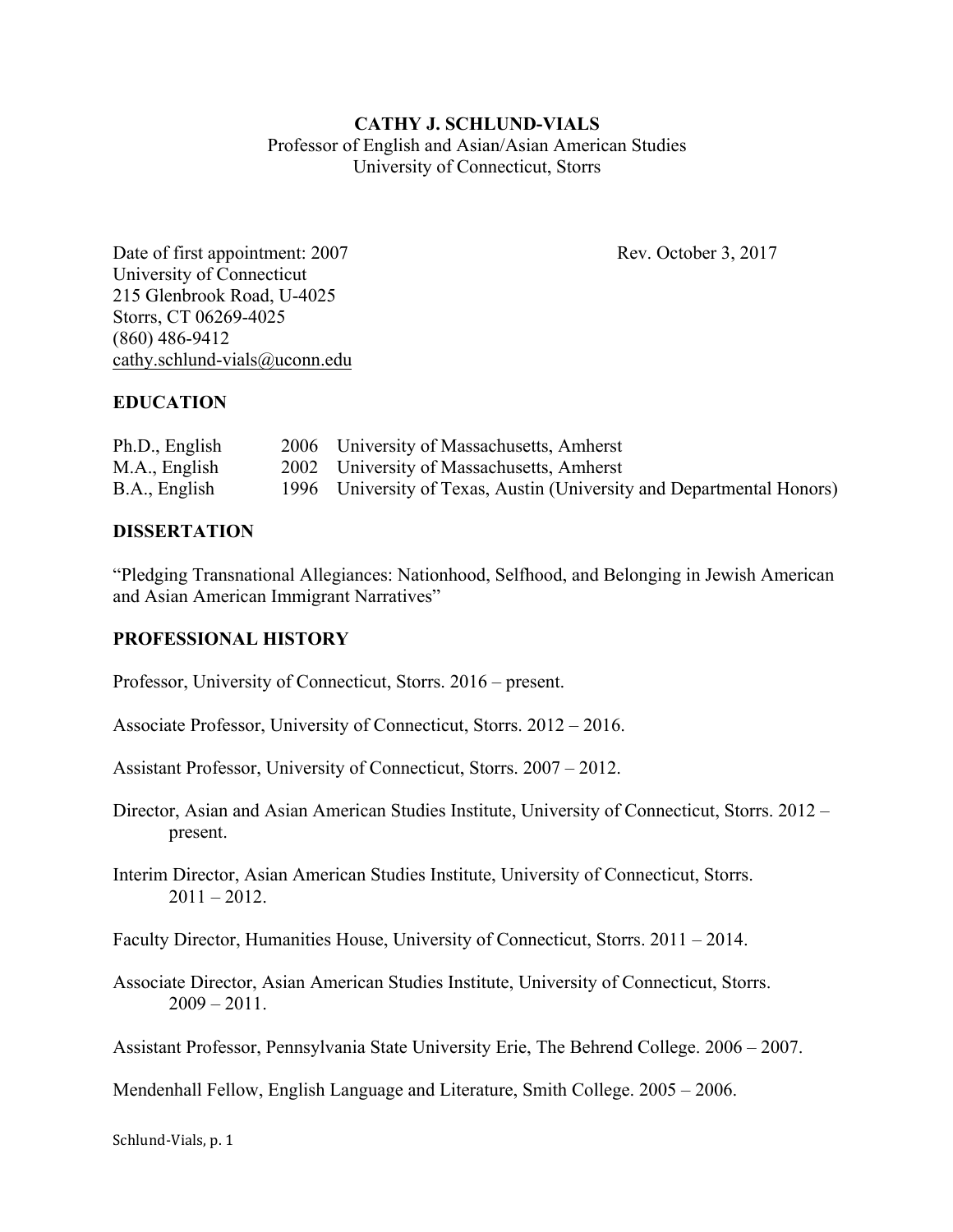Visiting Lecturer, Department of American Studies, Smith College. 2004 – 2006.

Program Curator/Literary Manager, New WORLD Theater. University of Massachusetts, Amherst. 2000 – 2004.

#### **RESEARCH INTERESTS**

Immigrant and refugee narratives, Asian American literature, ethnic American literature, Asian American studies, ethnic studies, cultural studies, nationalism, memory, U.S. imperialism.

#### **BOOK PROJECTS**

#### *Published*

#### **Monographs**

War, Genocide, and Justice: Cambodian American Memory Work. (University of Minnesota Press, 2012).

Modeling Citizenship: Jewish and Asian American Writing. (Temple University Press, 2011).

#### **Collections**

- Flashpoints for Asian American Studies (edited collection) (Fordham University Press 2017)
- Asian America: A Primary Source Reader, co-edited with K. Scott Wong and Jason Oliver Chang. (Yale University Press, 2017).
- The Beiging of America: Personal Narratives about Being Mixed Race in the Twenty-First Century, co-edited with Sean Frederick Forbes and Tara Betts. (2Leaf Press 2017)
- Keywords for Asian American Studies, co-edited with Linda Trinh Võ and K. Scott Wong. (New York University Press, 2015).
- Disability, Human Rights and the Limits of Humanitarianism, co-edited with Michael Gill. (Ashgate Publishing, 2014).

### **Special Issues**

- "Precarious Subjects: Human Rights, Humanitarianism, and Refugee Narratives" (Double Special Issue of LIT: Literature Interpretation Theory, 29.1 and 29.2)
- "Intergenerational Collaborations: Graduate Scholarship in Asian American Studies," co-edited with Yên Lê Espiritu. (Amerasia Journal, Special Issue, Volume 42, No. 2, 2016)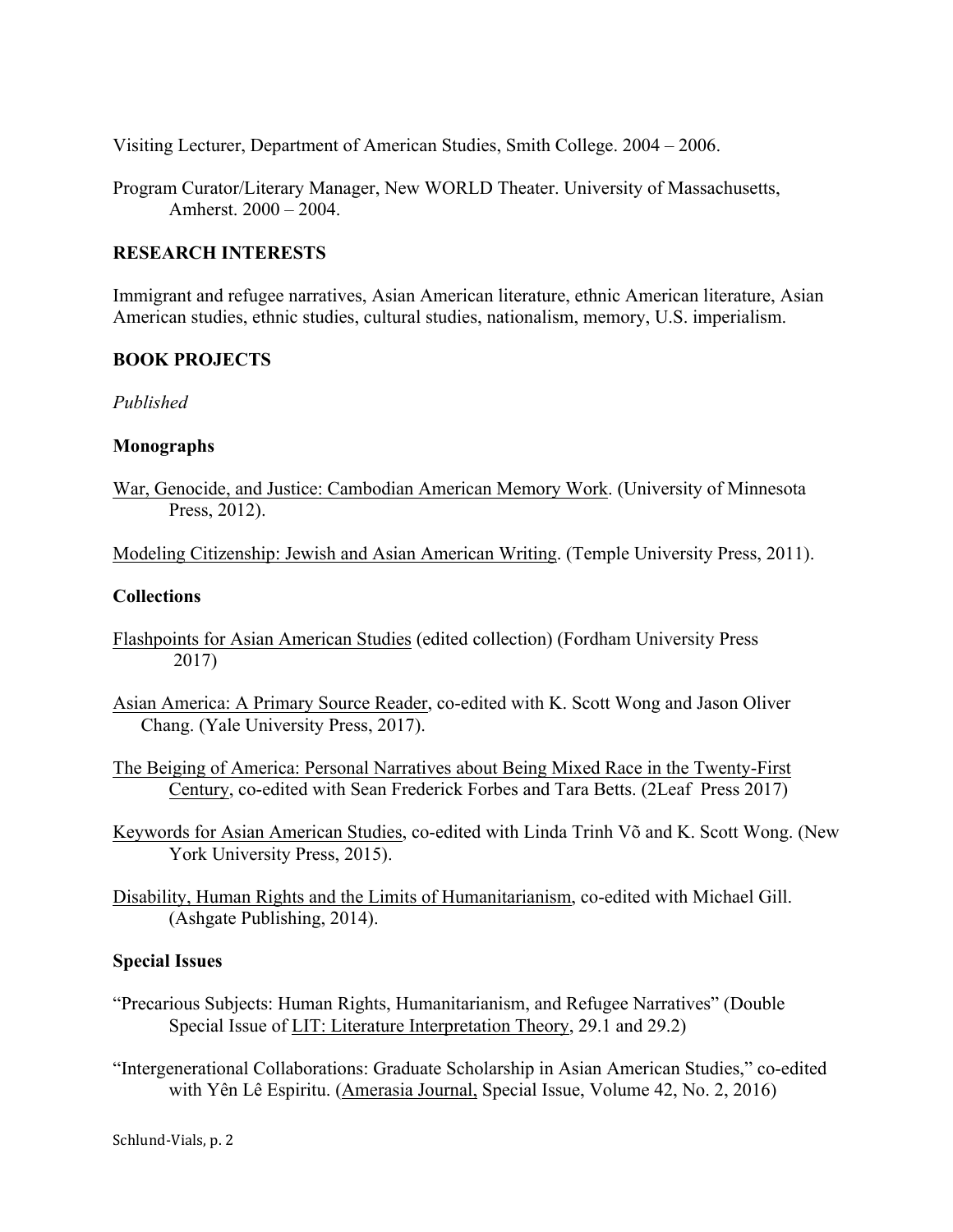- Interrogating the Perpetrator: Violation, Culpability, and Human Rights, co-edited with Samuel Martínez. (The International Journal of Human Rights, Special Issue, Volume 19, No. 5, 2015). [Reprinted as Interrogating the Perpetrator, Routledge 2016]
- (Re)Collecting the Vietnam War, co-edited with Sylvia Shin Huey Chong. (*Asian American Literary Review*, Special Issue, Volume 6, Issue 2, 2015).

### *Forthcoming*

### **Collections**

- Redrawing the Historical Past: History, Memory, and Multiethnic Graphic Narrative, co-edited with Martha Cutter. (collection) (University of Georgia Press, forthcoming 2017)
- The Subject(s) of Human Rights: Critical Asian and Comparative Asian American Studies, coedited with Guy Beauregard and Hsiu-chuan Lee. (collection) (under contract, Temple University Press)

### *In Progress*

Militarized Excess: Vietnam, Iraq, and Afghanistan (monograph)

Prosthetic Ecologies: Disability, Environment, and Human Rights (monograph)

Imperial Coordinates: Conflict, Containment, and Asian American Critique (edited collection)

"Displaced Subjects: Human Rights, Humanitarianism, and Critical Refugee Studies," co-edited with Tina Chen (Special Issue of Verge: Studies of Global Asias)

Asian American Literature in Transition, 1965-1995 co-edited with Asha Nadkarni. (under contract with Cambridge University Press)

### **EDITORIAL WORK AND BOARDS**

Associate Editor, The Oxford Encyclopedia of Asian American Literature. 2017 – 2019.

Advisory Board, 25 Events that Shaped Asian American History. 2017-2019.

Editorial Board, Concentric: Literary and Cultural Studies. 2015 – present.

Editorial Board, Chinese Americans: The History and Culture of a People (ABC-CLIO). 2015- 2016.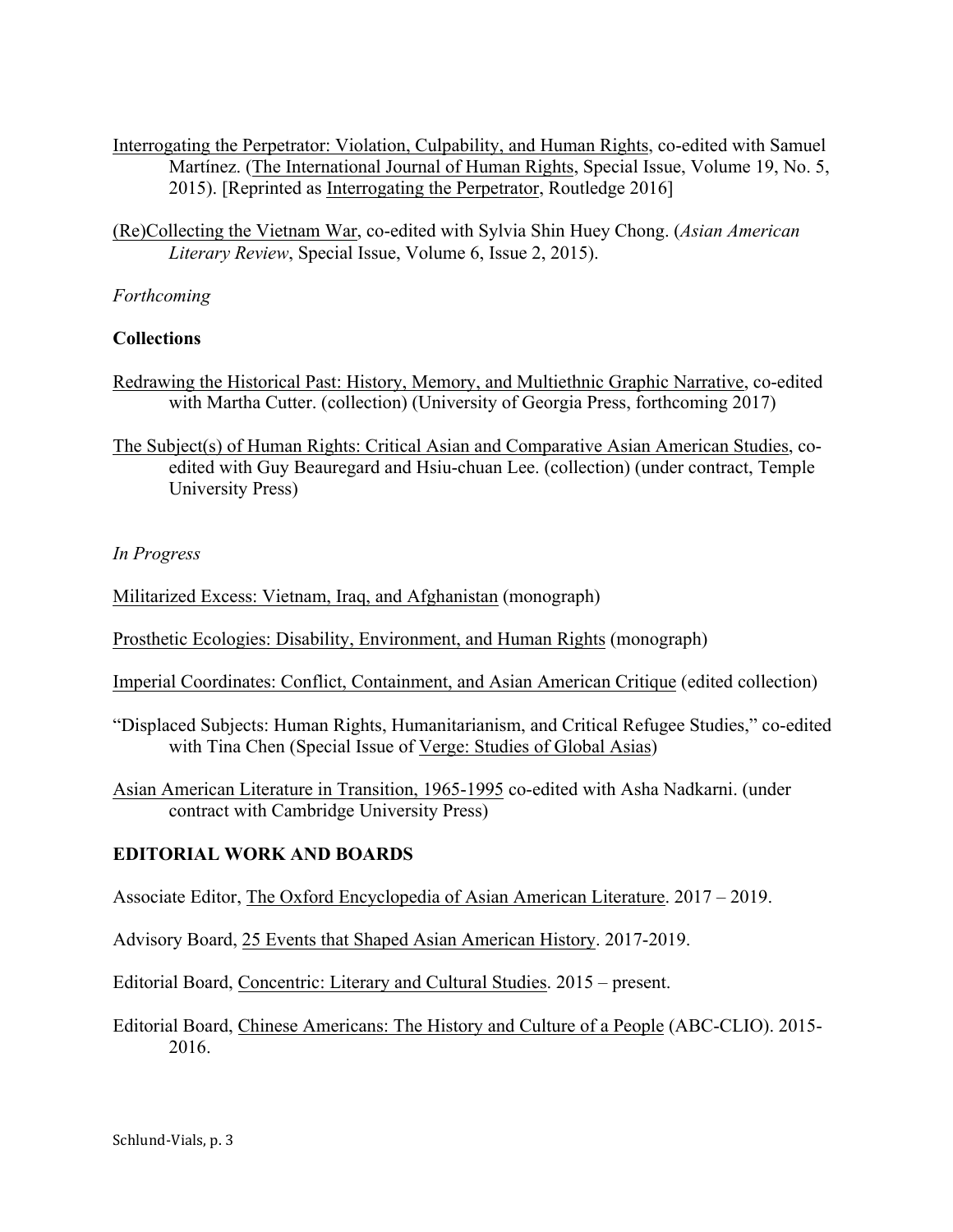- Editorial Board, Japanese Americans: The History and Culture of a People (ABC-CLIO). 2015- 2017.
- Series Editor, Asian American History and Culture (Temple University Press), with Linda Trinh Võ and K. Scott Wong. 2014 – present.
- Editorial Board, Southeast Asians in the Diaspora (Brill). 2014 present.

Editorial Board, Santisuksa: Journal of Peace Studies. 2014 – present.

Editorial Board, Journal of Asian American Studies. 2014 – 2016.

Editorial Board, Amerasia. 2014-present.

Editorial Board, MELUS: Multi-Ethnic Literature of the United States. 2012 – present.

Editorial Board, Journal of Southeast Asian American Education and Advancement. 2011 – present.

## **FACULTY AFFILIATIONS**

American Studies Program, the Women's, Gender, and Sexualities Studies Program, Human Rights Institute, and the Center for the Study of Popular Music.

## **PUBLICATIONS**

## **Professional Reviews of Work**

*Keywords for Asian American Studies*

Journal of Asian American Studies. Volume 19, Number 2 (June 2016): 267-270.

European Journal of American Studies. November 2016 (online).

CHOICE. (November 2016)

*Disability, Human Rights, and the Limits of Humanitarianism*

Disability & Society. (August 2015): http://dx.doi.org/10.1080/09687599.2015.1062220

CHOICE. (February 2015)

Les Comptes Rendus. (2014): http://lectures.revues.org/16077

Sociology of Health & Illness. (2016): Volume 38, Issue 1: http://onlinelibrary.wiley.com/doi/10.1111/1467-9566.12388/full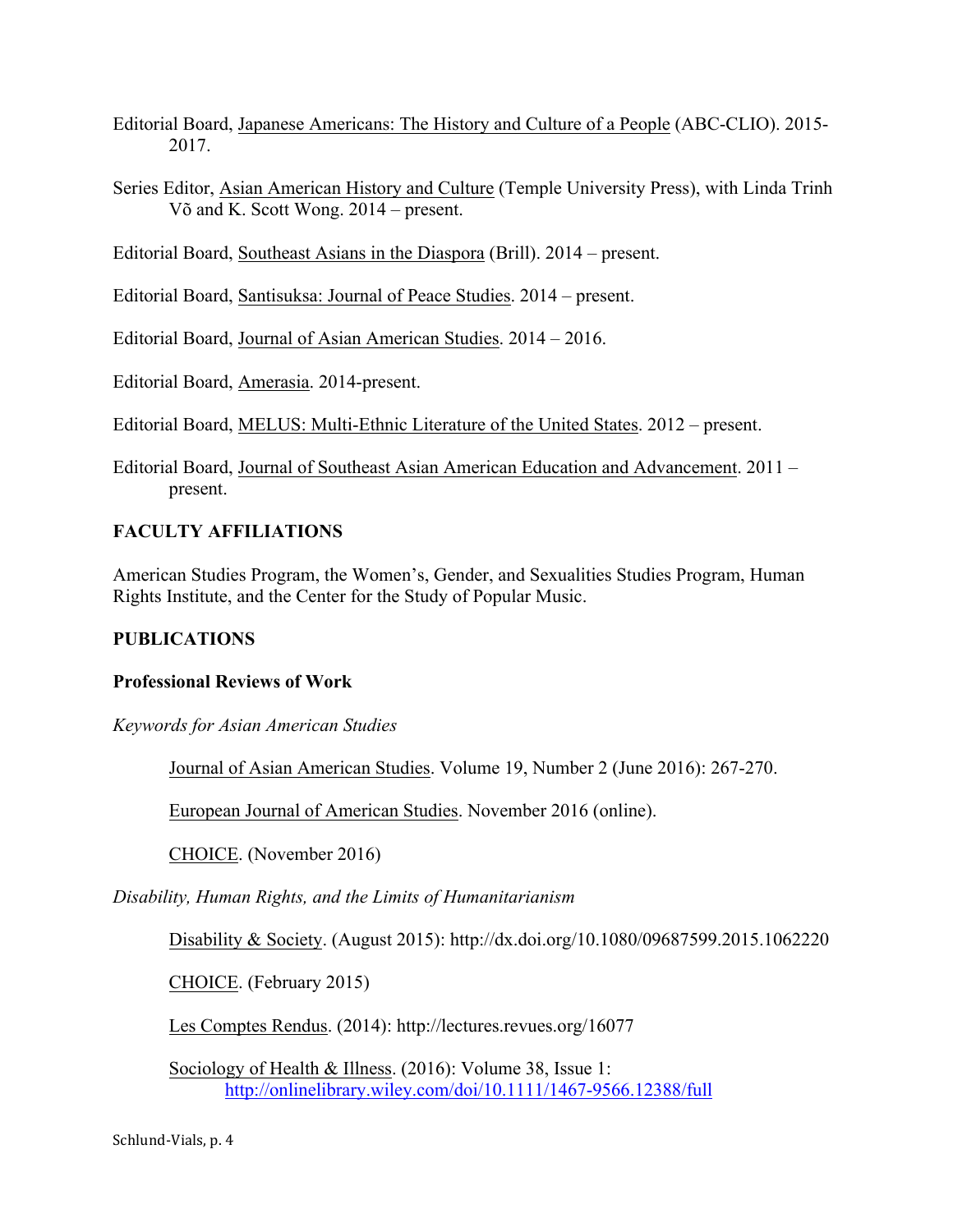International Journal of Disability, Development, and Education. (2016): http://dx.doi.org/10.1080/1034912X.2016.1213962

Somatechnics. Volume 6, Number 2 (2016): 268-271.

#### *War, Genocide, and Justice*

Twentieth-Century Literature. Volume 61, Number 4 (December 2015): 519-527.

Asian Diasporic Visual Cultures and the Americas. Volume 1 (2015): 185-188.

Contexts. Volume 13 (2014): 74. http://ctx.sagepub.com/content/13/4/74.

MELUS. Volume 39, Number 4 (Winter 2014). DOI: 10/1093/melus/mlu046 (preview)

American Studies Journal. Volume 53, Number 3 (Summer 2014): 110-111.

Genocide Studies and Prevention: An International Journal. Volume 8, Issue 2, Article 11  $(2014): 85 - 86.$ 

The Journal of American Studies. Volume 48.2 (2014): 686 – 688.

The Journal of American Culture. Volume 37, Number 1 (2014): 123 – 124.

Amerasia Journal. Volume 40, Number 1 (2014): 110 – 113.

Ethnic and Racial Studies. Volume 37, Number 5 (2014). 868 – 870.

Journal of Asian American Studies. Volume 16, Number 3 (2013): 345 – 348.

Journal of Southeast Asian American Education and Advancement. Volume 8 (2013): n. pag.

Asian American Literature: Discourses and Pedagogies. 4 (2013): 76 – 78.

*Modeling Citizenship: Jewish and Asian American Writing*

American Literature. Volume 86, Number 2 (2014): 402 – 405.

MELUS. Volume 38, Number 1 (2013): 179 – 181.

Amerasia Journal. Volume 37, Number 2 (2011): 151 – 154.

CHOICE. (November 2011).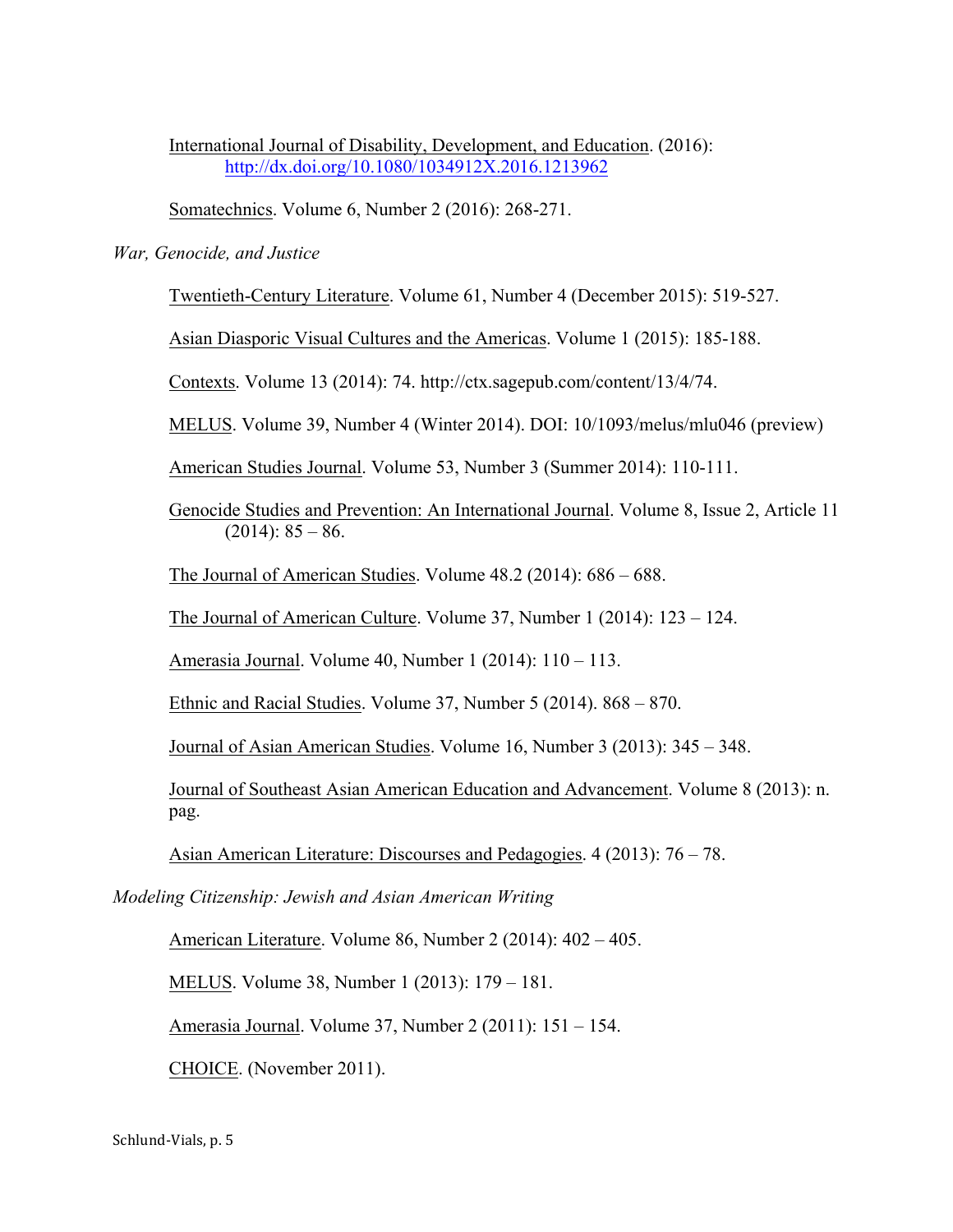## **Articles and Book Chapters**

## *Published*

- "Towards Decolonization." American Literature in Transition, 1950-1960. Steven W. Belletto and Daniel Grausam (editors). (Cambridge University Press 2017): pp. 60-72.
- "Introduction." Flashpoints for Asian American Studies. Cathy J. Schlund-Vials (editor). (Fordham University Press 2017): pp. 1-18.
- "Planned Obsolescence: Ethnic Studies, Asian American Studies, and the Neoliberal University.". Flashpoints for Asian American Studies. Cathy J. Schlund-Vials (editor). (Fordham University Press 2017): pp. 66-81.
- "Introduction: Who We Are" (with Sean Frederick Forbes and Tara Betts). The Beiging of America: Personal Narratives about Being Mixed Race in the Twenty-First Century, co-edited with Sean Frederick Forbes and Tara Betts. (2Leaf Press 2017): pp. 1-16.
- "Portfolio: Art, Activism, and Agitation: Anida Yeou Ali." Verge: Studies in Global Asias. Spring 2017, Volume 3, Issue 1: pp. 54-75.
- "Prosthetic Ecologies: (Re)Membering Disability and Rehabilitating Laos's "Secret War." Disability Studies and the Environmental Humanities. Sarah Jacquette Ray and J.C. Sibara (editors). (University of Nebraska Press, 2017): pp. 290-312.
- "Prosecuting the Khmer Rouge: Cambodian American Memory Work." The Routledge Handbook of Asian American Studies. Cindy I-Feng Cheng, editor. (Routledge, 2017): 129-141.
- "Asian American History: An Introduction" (with K. Scott Wong, Jason Chang, and Quan Tran. Asian America: A Primary Source Reader. Cathy Schlund-Vials, K. Scott Wong, and Jason Chang, editors. (Yale University Press, 2017): 1-16.
- "Screening the Killing Fields: Cambodian Genocide Film." The History of Genocide in Cinema: Atrocities on Screen. Jonathan Friedman, editor. (I.B. Tauris/Palgrave McMillan, 2016): pp. 170-181.
- "The Subjects of 1975: Delineating the Necessity of Critical Refugee Studies." Special Issue: MELUS. Catherine Fung and Marguerite Nguyen (editors). Fall 2016, Volume 41, Number 3: pp. 199 -203.
- "'Imagining' and 'Restaging' Otherwise: New WORLD Theater, Memory Work, and Multiculturalist Critique." in Theater and Cultural Politics in a New World. Chinua Thelwell (editor). (Routledge, 2016): 38-46.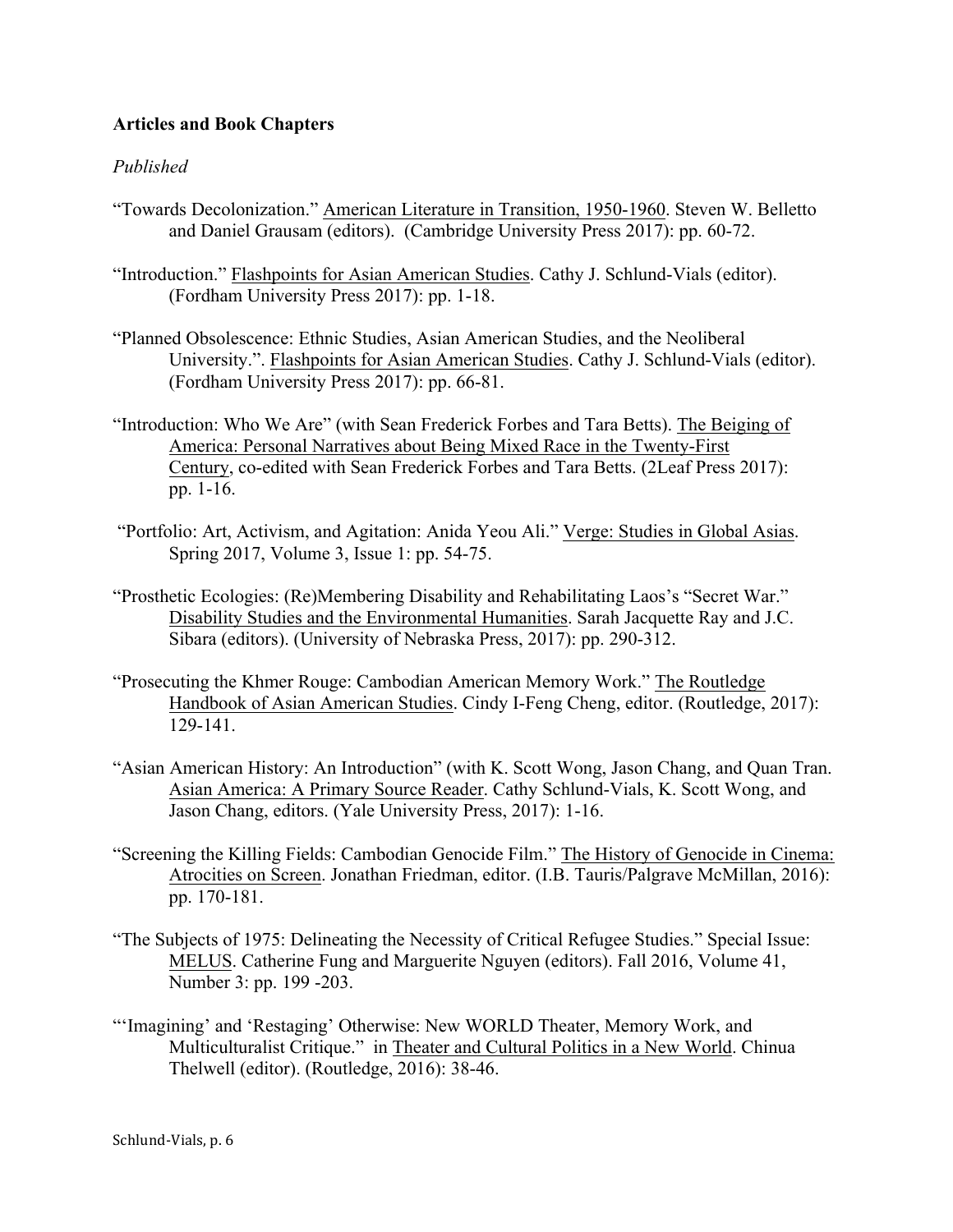- "Introduction" (with Yên Lê Espiritu). "Intergenerational Collaborations." Special Issue: Amerasia Journal. Vol. 42, No. 2, 2016: vii-xxii.
- "Re-Seeing Cambodia and Recollecting The 'Nam": A Vertiginous Critique of the Military Sublime." Looking Back on the Vietnam War. Brenda Boyle and Jeehyun Lim, editors (Rutgers University Press, 2016): 156-174.
- "From the Mekong to the Merrimack and Back: The Transnational Terrains of Cambodian American Rap" Global Asian America: Transnational Media and Migration. Shilpa Davé, LeiLani Nishime, and Tasha Oren, editors. (New York University Press, 2016): 107-123.
- "Evincing Cambodia's Genocide: Juridical Belatedness, Historical Indictment, and Rithy Panh's *The Missing Picture*. Contemporary French & Francophone Studies: SITES (Special Issue on Literature/The Arts/Bearing Witness). Roger Celestin, editor. Vol. 20, No. 2: 287-296.
- "Re-Claiming Space: Inheritances, Legacies, and Hmong Feminist Critique" (Afterword) in Claiming Place: On Hmong Women's Agency. Chia Youyee Vang, Faith Nibbs, and Ma Vang, editors. (University of Minnesota Press, 2016): 327-334.
- "Refugee Aesthetics: Cambodia, Laos, and the Hmong." Cambridge History of Asian American Literature. Rajini Srikanth and Min Hyoung Song, editors. (Cambridge University Press, 2015): 484-502.
- "Rethinking Embodiment and Hybridity: Mixed-Race, Adoptee, and Disabled Subjectivities" (with Cynthia Wu). In The Cambridge Companion to Asian American Literature. Daniel Y. Kim and Crystal Parikh, editors. (Cambridge University Press, 2015): 197-212.
- Introduction. "Interrogating the Perpetrator: Violation, Culpability, and Human Rights" (with Samuel Martínez). International Journal of Human Rights. (Special Issue) Volume 19, No. 5, 2015: 549-554.
- "Masquerading Genocide in Patricia McCormick's *Never Fall Down*: Rehearsing, Restaging, Remembering, and Critiquing Pol Pot Time." Masquerades of War. Christine Sylvester, editor. (Routledge, 2015): 139-156.
- "Introduction" (with Linda Trinh Võ and K. Scott Wong). Keywords for Asian American Studies. Cathy J. Schlund-Vials, Linda Trinh Võ, and K. Scott Wong, editors. (New York University Press, 2015): 1-6.
- "Trauma." Keywords for Asian American Studies. Cathy J. Schlund-Vials, Linda Trinh Võ, and K. Scott Wong, editors. (New York University Press, 2015): 235-238.
- "Race and Ethnicity in the Academy." How to Build a Life in the Humanities. Greg M. Colón Semenza and Garrett Sullivan, editors. (Palgrave McMillan, 2015): 165-173.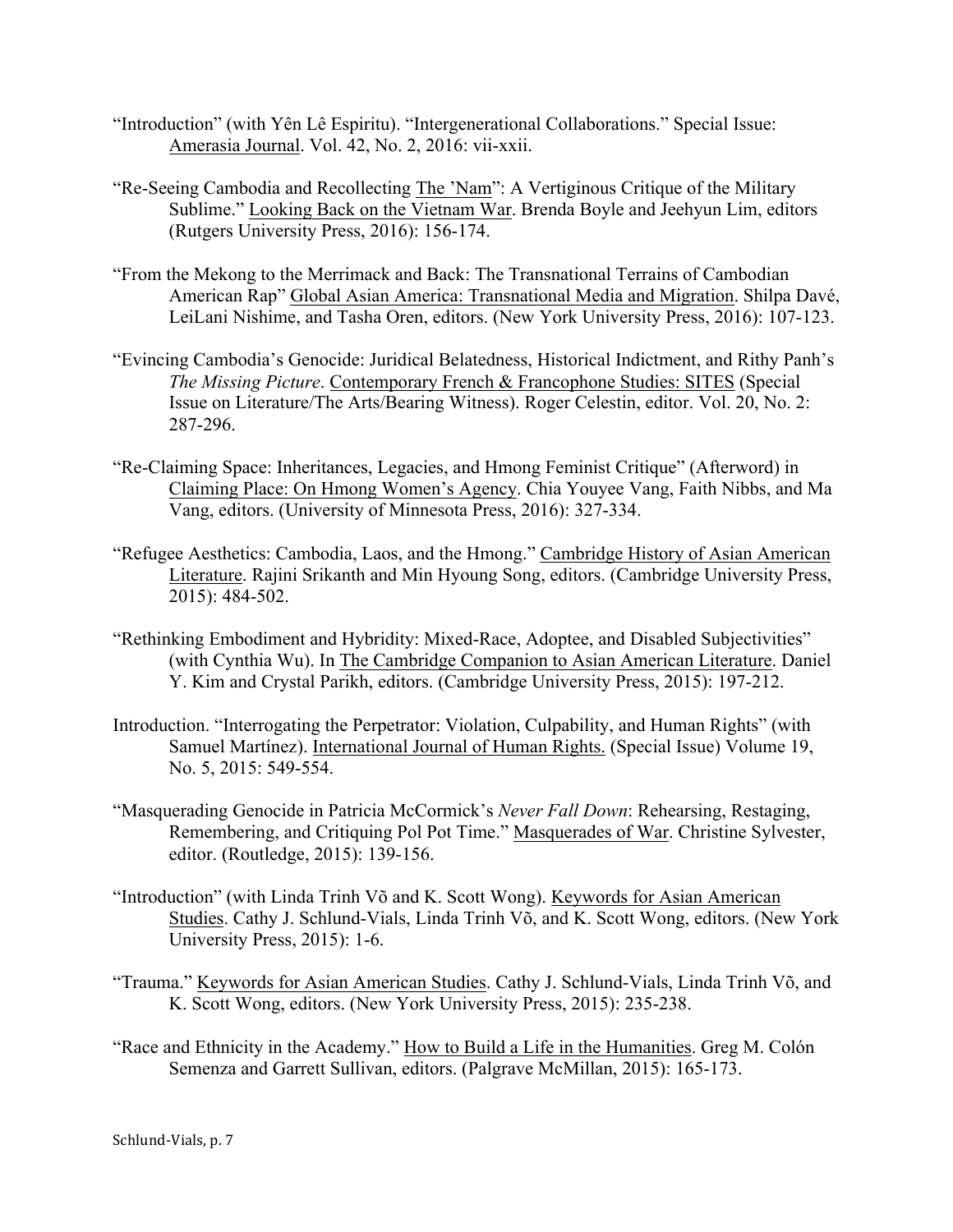- "Ecological Imaginations, the Vietnam War, and Vietnamese American Literature." Asian American Literature and the Environment. Lorna Fitzsimmons, Youngsuk Chae, and Bella Adams, editors. (Routledge, 2014): 111-125.
- "'Finding Guam': Distant Epistemologies and Cartographic Pedagogies." Asian American Discourses and Pedagogies. (Special Issue). Pamela Thoma, editor. Volume 5 (2014): 45-60.
- "(Re)Collecting Vietnam: Vietnamization, Soldier Remorse, and Marvel Comics." Drawing New Color Lines: Transnational Asian American Graphic Narratives. Monica Chiu, editor. (Hong Kong University Press, 2014). pp. 189-208.
- "Re-Sighting and Re-Imagining Southeast Asian American Studies." Southeast Asian Diaspora in the United States: Memories & Visions, Yesterday, Today, & Tomorrow. Jonathan H. X. Lee, editor. (Cambridge Scholars Publishing, 2014): 317-326.
- "Forging Transnational Folklore: Cambodian American Hip Hop." Asian American Identities and Practices: Folkloric Expressions in Everyday Life. Jonathan H.X. Lee and Kathleen Nadeau, editors. (Lexington Books, 2014): 115-126.
- Introduction. "Protesting 'The Hardest Hit': Disability Activism and the Limits of Human Rights and Humanitarianism" (with Michael Gill). Disability, Human Rights, and the Limits of Humanitarianism. (Ashgate Press, 2014): 1-14.
- "Drawing from Resistance: Folklore, Race, and Secret Identities: The Asian American Superhero Anthology." Amerasia Journal. Volume 39, Number 2 (2013): 2 – 24.
- "Lost in Their 'Fathers' Land': War, Migration, and Vietnamese Amerasians." War Baby/Love Child: Mixed Race Asian American Art. Laura Kina and Wei Ming Dariotis, editors. (University of Washington Press, 2012). 95 – 100.
- "Cambodian American Memory Work: Justice and the 'Cambodian Syndrome.'" positions: asia critique. Fiona I.B. Ngô, Mimi Thi Nguyen, and Mariam B. Lam, editors. Volume 20, Number 3 (2012): 805 – 830.
- "A Crisis of Memory: Memorializing 9/11 in the Comic Book Universe." Modern Language Studies. Volume 41, Number 1 (2011): 12 – 25.
- "Re-Seeing Race in a Post-Obama Age: Asian American Studies, Comparative Ethnic Studies, and Intersectional Pedagogies." An Integrative Analysis Approach to Diversity in the College Classroom. Mathew L. Ouellett, editor. New Directions in Teaching and Learning. Number 125 (2011): 101 – 107.
- "Between Ruination and Reconciliation: Dragon Princesses, Cambodian American Heroines, and Loung Ung's Lucky Child." Transnationalism and the Asian American Heroine. Lan Dong, editor. (McFarland Publishers, 2010). 46 – 62.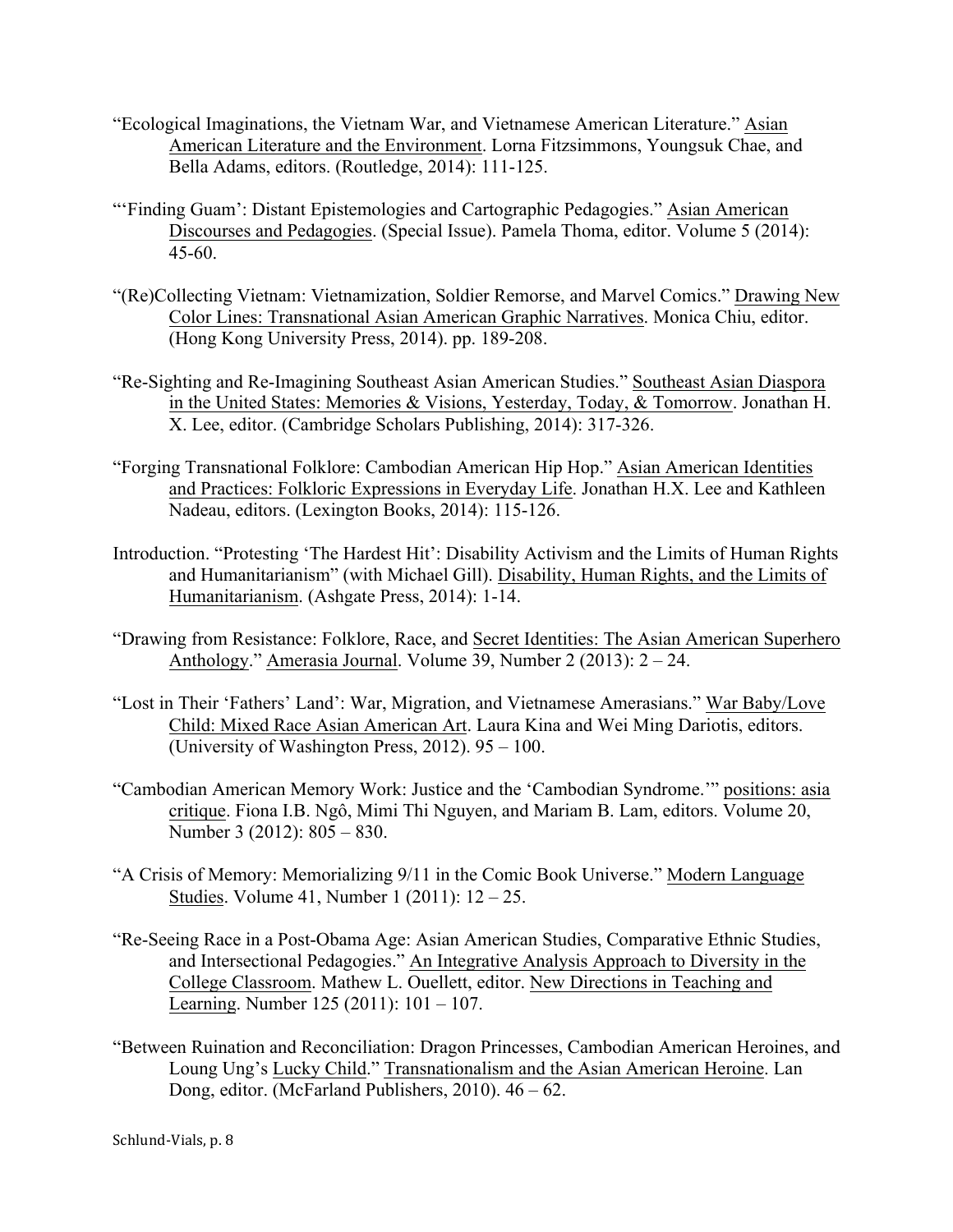- "Thinking beyond the Department: Professional Development for Graduate Students of Color." Lead author, with Karen Cardozo, Matthew L. Ouellett, and Kirin Makker. The Journal of Graduate and Professional Student Development. Volume 11, Number 1 (2008): 31 – 43.
- "A Transnational Hip Hop Nation: praCh, Cambodia, and Memorialising the Killing Fields." Trauma in the Twenty-First Century. Kate Douglas and Gillian Whitlock, editors. Special Issue of Life Writing. Volume 5, Number 1 (2008):  $11 - 27$ . [Reprinted in Trauma Texts. Whitlock and Douglas, editors. (Routledge, 2009). Also featured in the  $10<sup>th</sup>$  Anniversary Collection of Life Writing 2013].
- "Family, Citizenship, and Selfhood in Loung Ung's First They Killed My Father." Embodying Asian/American Sexualities. Gina Masquesmay and Sean Metzger, editors. (Lexington Books, 2008). 127 – 144.

### *Forthcoming*

- "Tactical Resistance and Strategic Remembrance: A Tribute to Joseph T. Skerrett, Jr." in MELUS (Special Issue). Angelo Robinson and A. Yemesi Jimoh (editors). (forthcoming 2017).
- "Speculative Fictions, Historical Reckonings, and 'What Could Have Been': Scott McCloud's *The New Adventures of Abraham Lincoln*." Redrawing the Historical Past: History, Memory, and Multi-Ethnic Graphic Narrative. Martha J. Cutter and Cathy J. Schlund-Vials (editors). (University of Georgia Press, forthcoming 2017)
- "Introduction" (with Martha J. Cutter). Redrawing the Historical Past: History, Memory, and Multi-Ethnic Graphic Narrative. Martha J. Cutter and Cathy J. Schlund-Vials (editors). (University of Georgia Press, forthcoming 2017).
- "Cold War Computations and Imitation Games: Recalibrating the Origins of Asian American Studies." Alternative Histories of the Digital Humanities. Adeline Koh (editor). (Punctum Books, forthcoming 2017).
- "Americanism." American Literature in Transition, 1910-1920. Mark W. Van Wienen (editor). (Cambridge University Press, forthcoming 2017)
- "Immigration, Migration, and the United States: Immigrant/Refugee Writing and Ethnic American Literature." Emergence and Recognition of Immigrant and Ethnic Minority Writers since 1945: Thirteen National Contexts in Europe and Beyond. Wiebke Sievers and Sandra Vlasta, editors. (Rodopi, forthcoming 2017).

*Under Review*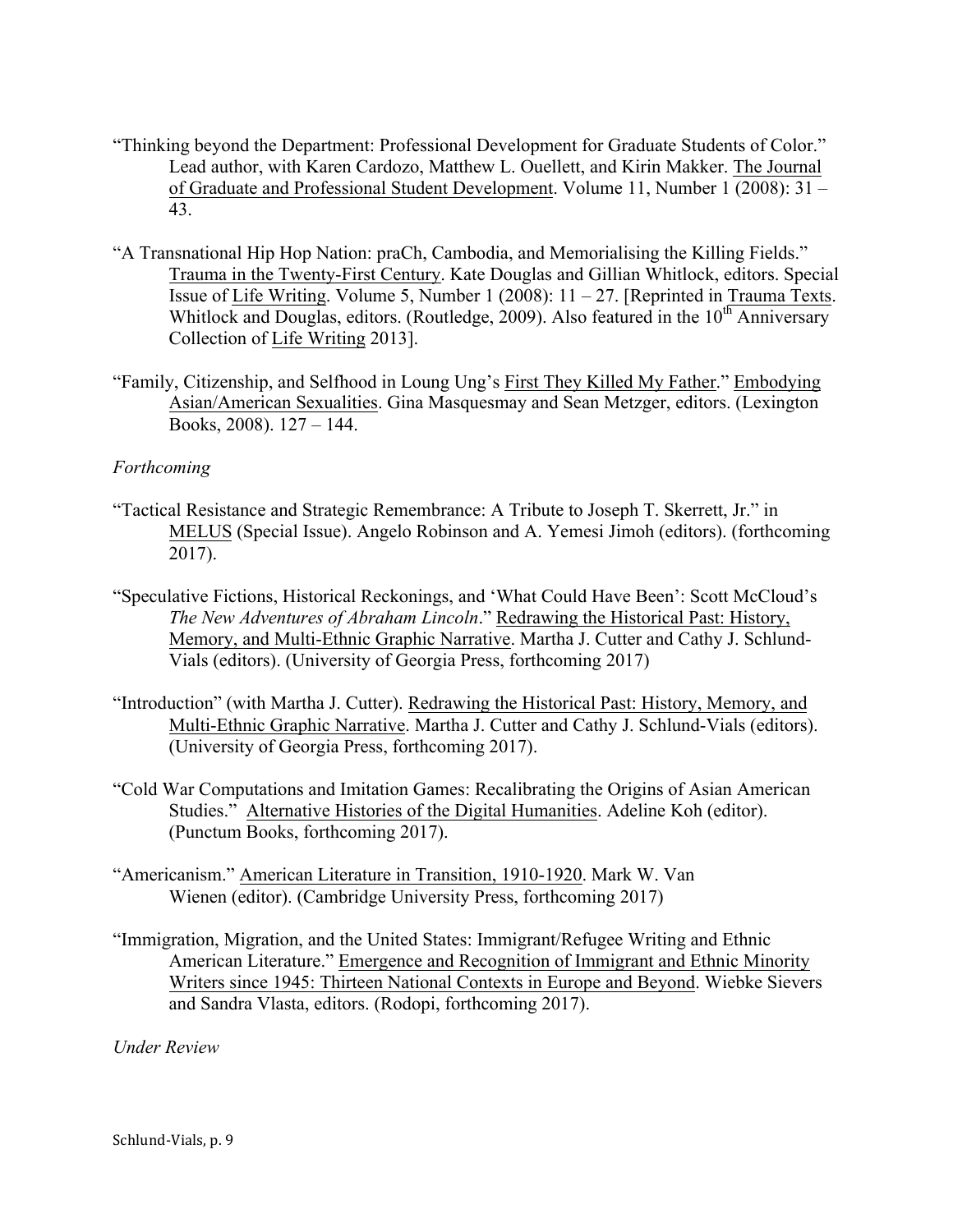- "Collateral Damage: Artistic Recollections and Reflections on the American War in Vietnam". Interlaced Journeys: Diaspora and the Contemporary in Southeast Asian Art. Loredana Pazzini-Paracciani (editor).
- Response to Alex Laban Hinton's *Man or Monster? The Trial of a Khmer Rouge Torturer*. (invited). Journal of Genocide Research. Dirk Moses (editor).

## *In Progress*

- "Immigrant Acts and Asian America" (6,000 word essay). Asian American Literature in Transition: 1965-1995. Asha Nadkarni and Cathy J. Schlund-Vials (editors). (under review, Cambridge University Press).
- "Re-Framing Atrocity: Tourism, Human Rights, and Cambodia's Killing Fields" (7,000 word essay). The Subject(s) of Human Rights: Critical Asian and Comparative Asian American Studies. Cathy J. Schlund-Vials, Guy Beauregard, and Hsiu-chuan Lee (editors). (under review)
- "Articulating Selfhood: Asian North American Life Writing." (3,500 word essay). Teaching Asian North American Literature. Jennifer Ho and Jenny Wills (editors). (under review).
- "Speaking the Unspeakable: Memory, Transition, and Reconciliation." (5,000 word essay). Cambridge Companion to Human Rights. Crystal Parikh (editor). (under contract).
- "Quagmires: Ecology, Environmental Crisis, and the American War in Vietnam" (7,000 word essay). Empire and Environment: Confronting Ecological Ruin, Asian America, and the Pacific Islands. Jeffrey Santa Ana (editor). (under review)

### **Encyclopedia Entries, Interviews, Book Reviews, etc.**

## *Published*

- Op-Ed. "Comics Captured America's Growing Ambivalence about the Vietnam War" in *The Conversation* (20 September 2017). <https://theconversation.com/comics-capturedamericas-growing-ambivalence-about-the-vietnam-war-83756>. Reprinted by *Los Angeles Times*, *Chicago Tribune*, *Salon*, *Smithsonian*.*com* (among other outlets).
- Op-Ed. "Third World Solidarities: The BDS Movement and Asian American Studies" in "In The Moment" (*Critical Inquiry*). <https://critinq.wordpress.com/2017/09/08/boycott $d$ ossier $/$
- Review of Anti-Imperialist Modernism: Race and Transnational Radical Culture from the Great Depression to the Cold War. Benjamin Balthaser. MELUS. Volume 42, Number 2, Summer 2017: pp. 206-209.

Review of Yellow Peril! An Archive of Anti-Asian Fear. Edited by John Kuo Tchen and Dylan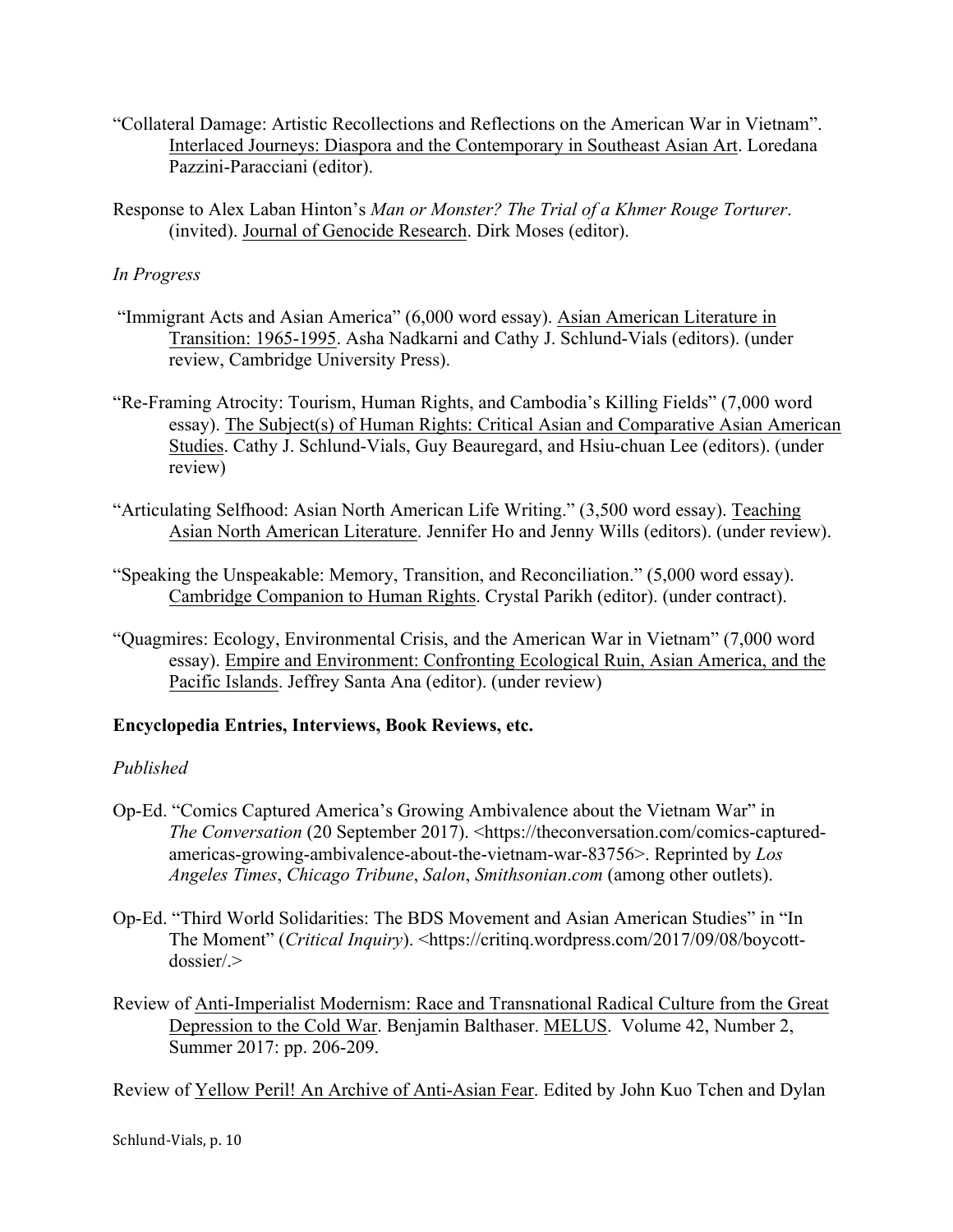Yeats. Asian Diasporic Visual Cultures and the Americas. Volume 3, 2017: pp. 210-212.

- Review of Chinese Looks: Fashion, Performance, Race. Sean Metzger. Amerasia Journal (Vol 42, no. 2, 2016): 201-205.
- "Cambodian America Literature." The Encyclopedia for Asian American Culture. Lan Dong, editor. (ABC-CLIO, 2016): 120-125.
- "Khmer Girls in Action." The Encyclopedia for Asian American Culture. Lan Dong, editor. (ABC-CLIO, 2016): 134.
- "Cambodian American Women." The Encyclopedia for Asian American Culture. Lan Dong, editor. (ABC-CLIO, 2016): 133 – 137.
- "Loung Ung." The Encyclopedia for Asian American Culture. Lan Dong, editor. (ABC-CLIO, 2016): 121.
- Review of From the Land of Shadows: War, Revolution, and the Making of the Cambodian Diaspora. Khatharya Um. American Literary History (online): n.pag.
- "MELUS." Asian American Society: An Encyclopedia. Mary Yu Danico, editor. (Sage Publications, 2014): 668 – 670.
- "Arthur Dong." Asian American Society: An Encyclopedia. Mary Yu Danico, editor. (Sage Publications, 2014): 284 – 286.
- "Cambodian Refugee Immigration." Asian American Society: An Encyclopedia. Mary Yu Danico, editor. (Sage Publications, 2014): 167 – 171.
- Review of Unbecoming Americans: Writing Race and Nation from the Shadows of Citizenship, 1945-1960, by Joseph Keith. MELUS. Volume 39, Number 1 (2014): 225 – 227.
- "Reconciling Asian American Studies: Debt, Indebtedness, and Obligation." Review Essay: Treacherous Subjects: Gender, Culture, and Trans-Vietnamese Feminism, by Lan Duong; The Gift of Freedom: War, Debt, and Other Refugee Passages, by Mimi Thi Nguyen; and Ingratitude: The Debt-Bound Daughter in Asian American Literature, by Erin Khuê Ninh. College Literature. Volume 41, Number 1 (2014): 182 – 187.
- Review of Becoming Mexipino: Multiethnic Identities and Communities in San Diego, by Rudy P. Guevarra, Jr. Journal of Critical Mixed Race Studies Volume1, Number 1 (2014): 226  $-228.$
- Blog post (invited contributor). Making the Memory Sacred: Art, Human Rights, and Community.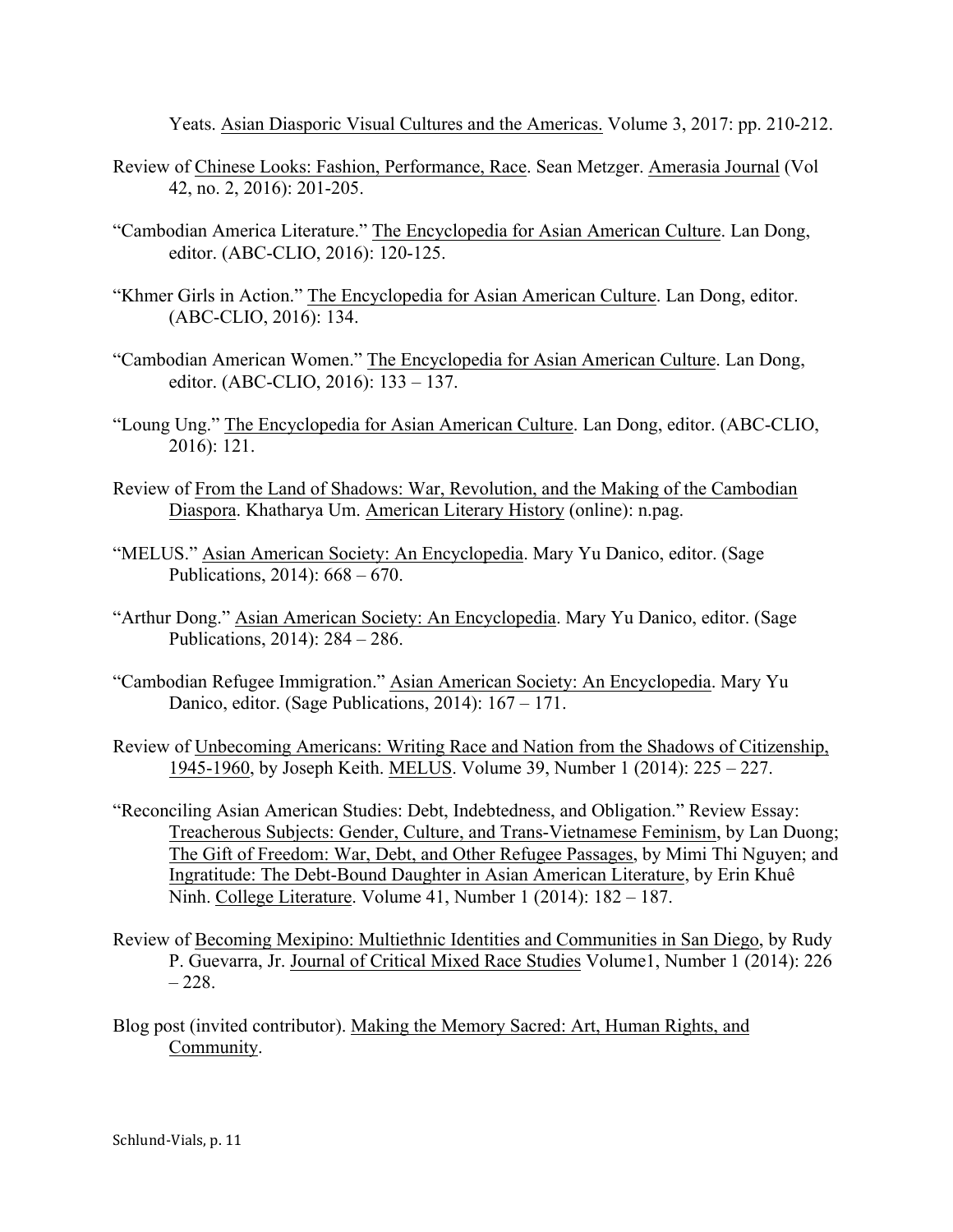- "Wartime Relocation Brings Japanese Americans East" (photo essay). Connecticut Explored. (Fall 2013): 14 – 19.
- "Memory" (invited contributor). Bullying: Replies, Rebuttals, Confessions, and Catharsis. Magdalena Gómez and María Luisa Arroyo, editors. (Skyhorse Publishing, 2012). 180 – 181.
- "'Near-White' or 'Just Like Blacks': Comparative Cartographies and Asian American Critique." Review Essay: Partly Colored: Asian Americans and Racial Anomaly in the Segregated South, by Leslie Bow; The Interethnic Imagination: Roots and Passages in Contemporary Asian American Fiction, by Caroline Rody; and Writing the Ghetto: Class, Authorship, and the Asian American Ethnic Enclave, by Yoonmee Chang. American Literary History. Volume 24, Number 2 (2012): 390 – 403.
- Response. "Does Jewish American Studies Have an Ethnic Problem?" by Jonathan Freedman. MELUS. Volume 37, Number 2 (2012): 45 – 46.
- "Cambodian American Life Writing" (invited contributor). Asian American Literary Review. (Spring 2012): 14 – 16.
- "Hip-Hop Memoirs: An Interview with Khmer American Rapper praCh" (interview). MELUS. Volume 36, Number 4 (2011): 159 – 173.
- Review of This is All I Choose to Tell: History and Hybridity in Vietnamese American Literature, by Isabelle Thuy Pelaud. Asian American Literature: Discourses and Pedagogies. Volume 3 (2012): 147 – 148.
- "Asian American Family, Memory, and Folklore" (invited contributor). Encyclopedia of Asian American Folklore and Folklife. Jonathan H.X. Lee and Kathleen M. Nadeau, editors. (Greenwood Press, 2011). 5 – 10.
- Review of Asian American Studies Now: A Critical Reader. Jean Yu-wen Shen Wu and Thomas C. Chen, editors. MELUS. Volume 36, Number 3 (2011): 222 – 224.
- Review of Asian Americans in New England: Culture and Community, Monica Chu, editor. The New England Quarterly. Volume 83, Number 1 (2010): 167 – 169.
- "Continuing Impact of Genocide on Cambodian Americans" (invited contributor). Encyclopedia of Asian American Issues Today. Edith Wen-Chu Chen and Grace J. Yoo, editors. (Greenwood Press, 2010). 771 – 780.

Afterword. Lord Jim, by Joseph Conrad. (Signet, 2009). 319 – 326.

Review Essay: Asian American Literary Studies, Guiyou Huang, editor; Literary Gestures: The Aesthetic in Asian American Writing, Rocío G. Davis and Sue-Im Lee, editors; and Transnational Asian American Literature: Sites and Transits, Shirley Geok-lin Lim, John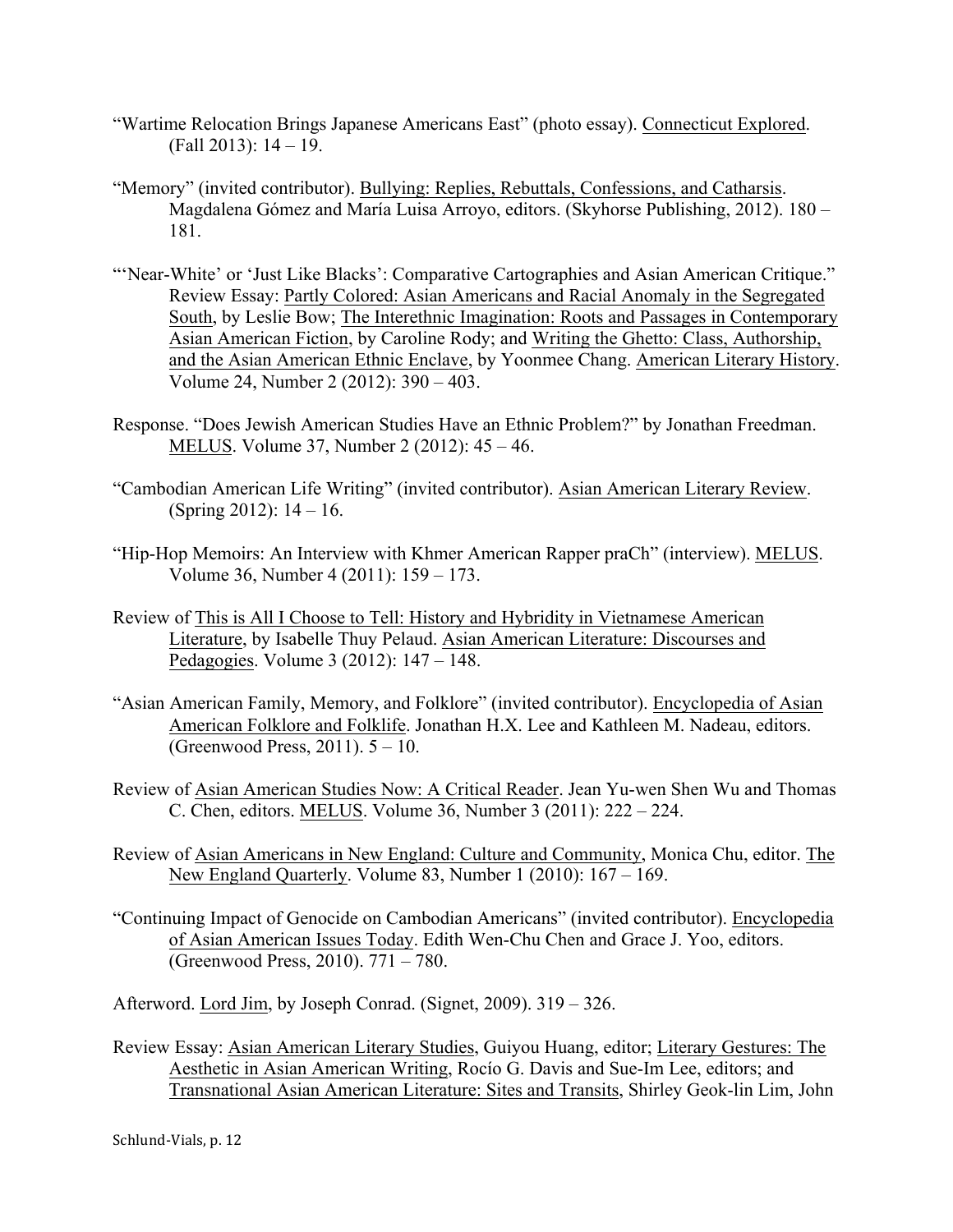Blair Gamber, Stephen Hong Sohn, and Gina Valentino, editors. Journal of Asian American Studies. Volume 10, Number 1 (2007): 85 – 93.

Review of Blood Cherries, by Dawn Akemi Saito. Theater Journal. Volume 55, Number 4  $(2003): 730 - 731.$ 

### *Forthcoming*

Review of Eugenic Feminism: Reproductive Nationalism in the United States and India (Asha Nadkarni) and Life Support: Biocapital and the New History of Outsourced Labor (Kalindi Vora). Journal of Human Rights.

## **REVIEWER**

### **Book-Length Manuscripts**

Rutgers University Press, University of Washington Press, Oxford University Press, Temple University Press, University of Minnesota Press, Duke University Press, New York University Press, University of California Press, University of Michigan Press, Fordham University Press, Ohio State University Press, University of Hawai'i Press, Northwestern University Press, and University of Illinois Press.

### **Journal Articles**

American Quarterly, Amerasia, MELUS, PMLA, positions, Journal of Asian American Studies, Journal of Southeast Asian American Education and Advancement, Modern Language Studies, Topia, Journal of Ethnic and Migration Studies, Canadian Literature, Asian Diasporic Visual Cultures, Journal of Human Rights, Frontiers: A Journal of Women's Studies, and Twentieth-Century Literature. **Grants and Fellowships**

American Philosophical Society (Franklin Research Grant)

## **CONFERENCE PAPERS AND COLLOQUIA**

Presidential Session: Fascism, Precarity, and the Academy (invited panelist). American Studies Association Annual Conference. Chicago, IL: November 2017.

"Speculative Fictions, Historical Reckonings, and 'What Could Have Been': Scott McCloud's *The New Adventures of Abraham Lincoln*." American Studies Association Annual Conference. Chicago, IL: November 2017.

"Remembering and Rethinking Asian American Studies." (invited speaker). St. Louis, MO: Washington University: October 2017.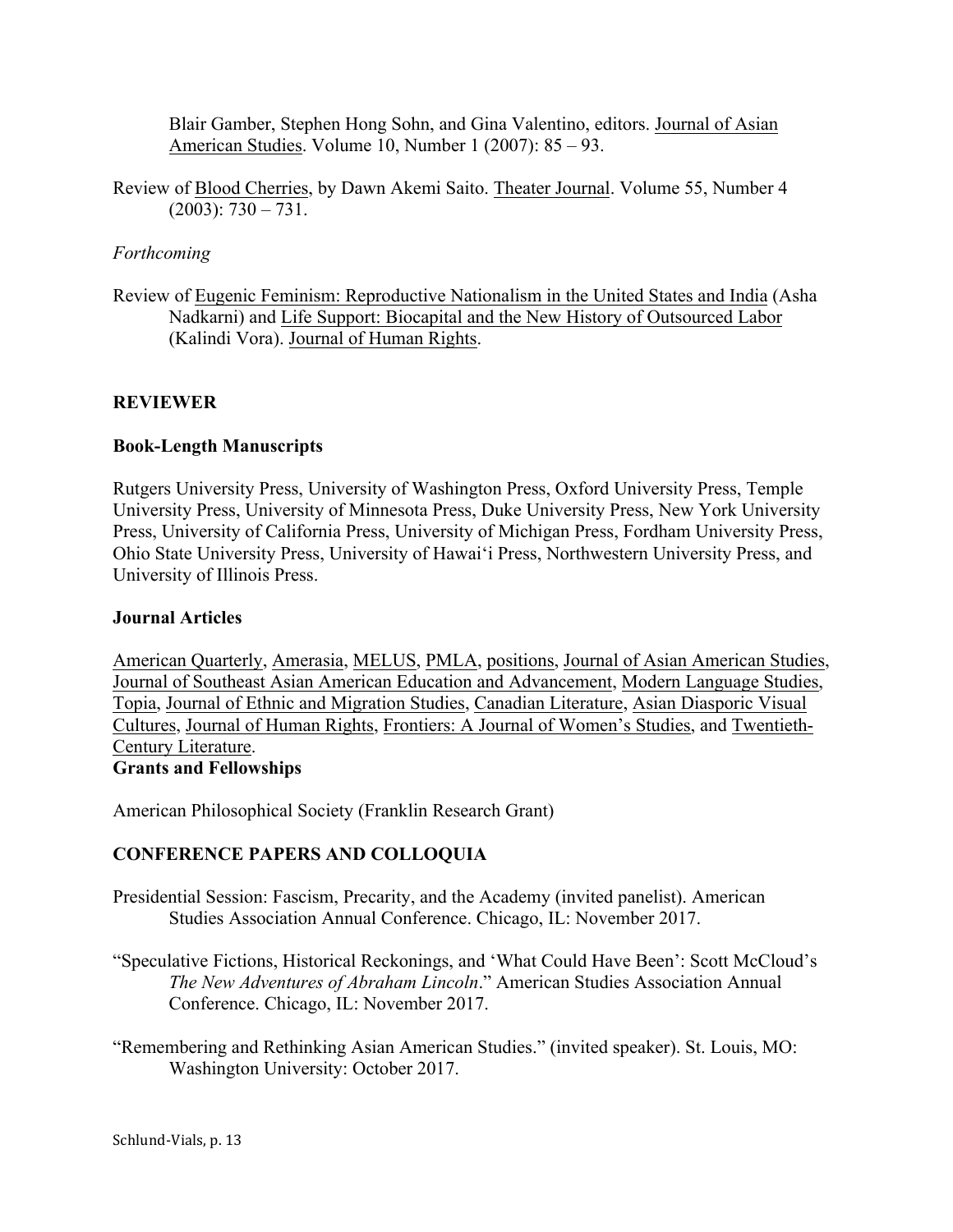- "Critical Migration and Refugee Studies" (invited series speaker). Providence, RI: Brown University (Center for the Study of Race and Ethnicity in America): September 2017.
- "Southeast Asians in New England" (plenary speaker). Triennial Southeast Asians in the Diaspora Conference: Lowell, MA: July 2017.
- "Prized Authorship: Politics, Poetics, and Polemics in Viet Thanh Nguyen's *The Sympathizer*" (roundtable). Annual American Literature Association Conference. Boston, MA: May 2017.
- "Arts, Archives, and Activism: SEAA Memory Work" (keynote address). Southeast Asian Archives (30th-Anniversary Commemoration). Irvine, CA (UC-Irvine): May 2017.
- "Publishing, Peril, and Asian American Studies" (panelist). Association for Asian American Studies Annual Conference. Portland, OR: April 2017.
- "Presidential Perspectives on the Boycott" (panelist). Modern Language Association Annual Conference. Philadelphia, PA: January 2017.
- "Crossing across Disciplines: Creativity and Critique in Asian American Writing" (chair). Modern Language Association Annual Conference. Philadelphia, PA: January 2017.
- "Prosthetic Ecologies: Re-Membering The "Dirty War" in Laos (invited speaker). Bloomington, IN (Indiana University): December 2016.
- "(Re)Staging Islamophobia: The Politics of Fear and the Polemics of Loathing in Anida Yoeu Ali's The Red Chador. American Studies Association Annual Conference. Denver, CO: November 2016.
- "Recollection and Repetition in Viet Thanh Nguyen's *The Sympathizer*" (invited panelist). American Studies Association Annual Conference. Denver, CO: November 2016.
- "Building Asian American Studies across the Community College Classroom" (Summer Institute Faculty). National Endowment for the Humanities Summer Institute. New York, NY: August 2016.
- "Writing the Book Proposal" (panelist). Association for Asian American Studies Annual Conference. Miami, FL: April 29, 2016.
- "(Re)Collecting the Vietnam War: Asian American Literary Review Roundtable" (panelist). Association for Asian American Studies Annual Conference. Miami, FL: April 2016.
- "Embodiment and Violence: Southeast Asian American Subjectivities and the Production of The Human" (chair). Association for Asian American Studies Annual Conference. Miami, FL: April 2016.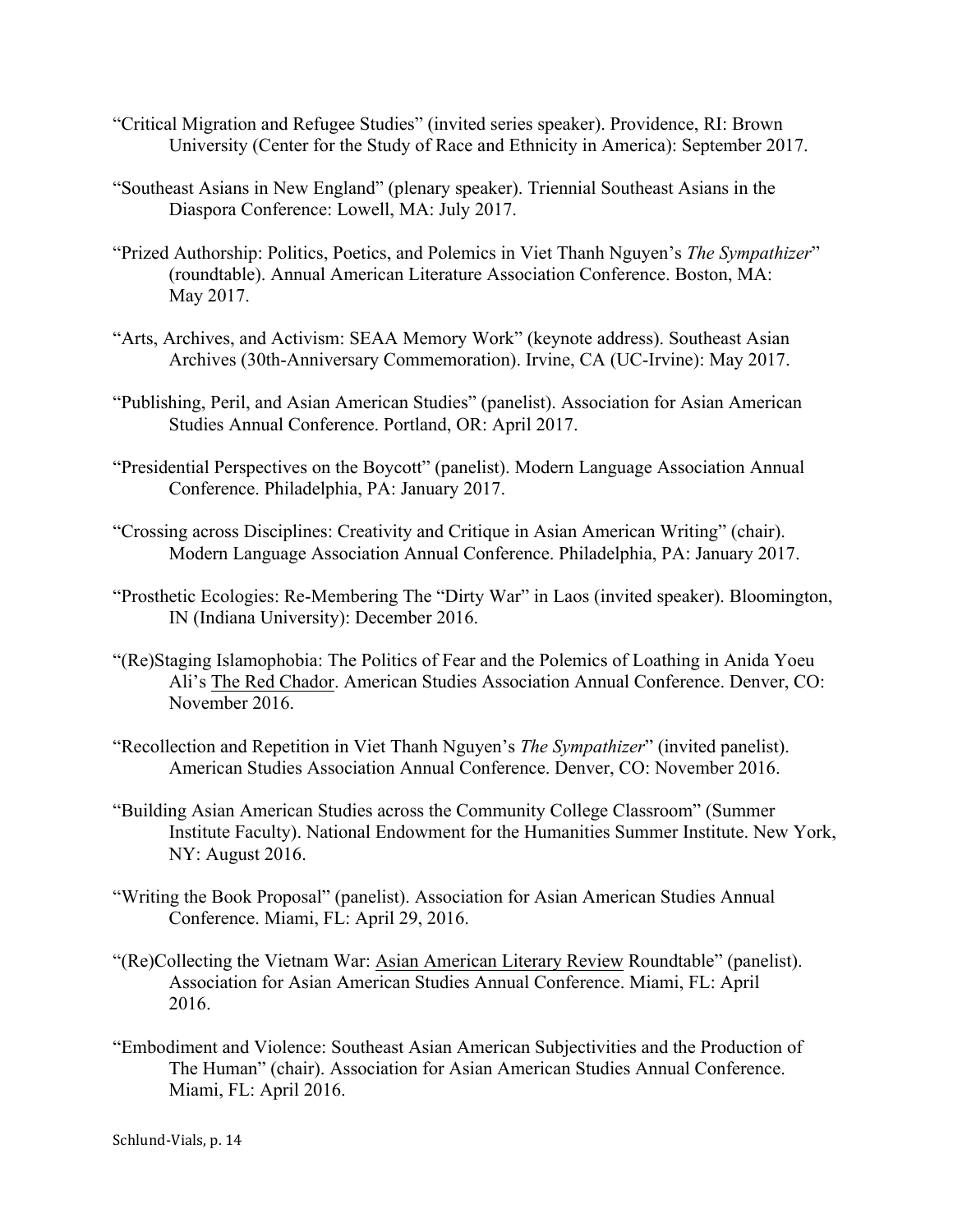- "Redrawing the Historical Past: Graphic Narrative Roundtable" (participant). Multi-Ethnic Literatures of the United States (MELUS) Annual Conference. Charleston, SC: March 2016.
- "Displaced Subjects: Asian American Studies and Palestine" (chair). Modern Language Association Annual Conference. Austin, TX: January 2016.
- "The Subject(s) of 1975: Southeast Asian American Studies" (invited keynote address). University of California, Merced: Merced, CA: December 2015.
- "(Re)Collecting the Vietnam War" (invited panelist). New York University: New York, New, NY: November 2015.
- "Transpacific Entanglements: American Studies, Asian Studies, Asian American Studies" (chair). American Studies Association Annual Meeting. Toronto, Canada: October 2015.
- "The Subject(s) of 1948: Human Rights, Civil Rights, and Asian America" (invited plenary speaker). Summer Institute in Asian American Studies. Taipei, Taiwan: July 2015.
- "Planned Obsolescence and Asian American Studies" (invited plenary panelist). Summer Institute in Asian American Studies. Taipei, Taiwan: 2015.
- "Intermarriage and Jewish Literary History" (chair). American Literature Association Annual Conference. Boston, MA: May 2015.
- "Keywords for (Asian) (American) Cultural Studies: Community, Empire, Memory" (Roundtable). Cultural Studies Association Annual Conference. Riverside, CA: May 2015.
- "Remembering the 1965 Immigration Act" (invited lecture). Pfizer. Groton, CT: May 2015.
- "Remembering the Vietnam War" (curated). The William Benton Museum of Art. Storrs, CT: April – August 2015.
- "The State of Critical Refugee Studies" (Presidential Panel). Association for Asian American Studies Annual Conference. Evanston, IL: April 2015.
- "At the Helm: Directing Asian American Studies" (roundtable). Association for Asian American Studies Annual Conference. Evanston, IL: April 2015.
- "Another Country: Asian American Borderlands of Illness and Disability" (chair and discussant). Association for Asian American Studies Annual Conference. Evanston, IL: April 2015.
- "Re-Membering the Killing Fields" (invited lecture/book talk). Greenfield Community College, Greenfield, MA: April 2015.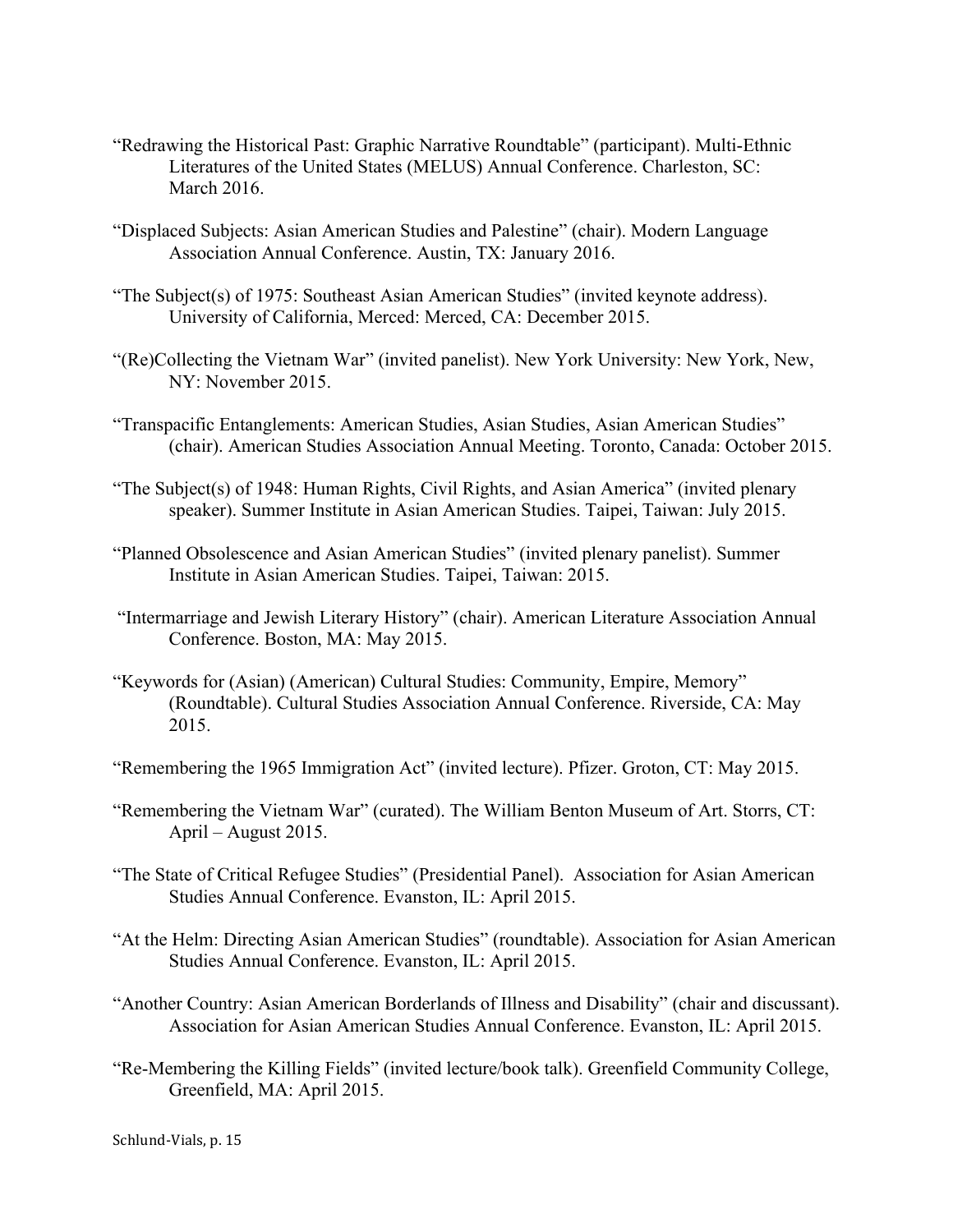- "Prosecuting the Khmer Rouge: Cambodian American Memory Work" (invited lecture/book talk). Bridgewater State University, Bridgewater, MA: April 2015.
- Panel Discussion: Rithy Panh's The Missing Picture with Prach Ly and Caylee So (invited). Asia Society. Houston, TX: April 2015.
- "Re-Drawing Vietnam: Cambodia as Specter and Spectacle in Marvel's The 'Nam. Modern Language Association Annual Convention. Vancouver, Canada: January 2015.
- "Planned Obsolescence, Strategic Resistance: Ethnic Studies and the Neoliberal University." American Studies Association Annual Meeting. Los Angeles, CA: November 2014.
- "Cambodian American Memory Work" (invited lecture/book talk). University of Massachusetts, Amherst: April 2014.
- "Southeast Asian American Studies Today" (roundtable). Association for Asian American Studies Annual Conference. San Francisco, CA: April 2014.
- "Transforming Suffering into Art: Juridical Politics and Vaddey Ratner's In the Shadow of the Banyan." Association for Asian American Studies Annual Conference. San Francisco, CA: April 2014.
- "Cambodian American Memory Work" (invited lecture/book talk). University of Minnesota: April 2014.
- "Cambodian American Memory Work" (invited lecture/book talk). University of Texas, Austin: March 2014.
- "Battling the Khmer Rouge: Cambodian American Hip Hop" (invited lecture). University of Texas, Austin: March 2014.
- "Two Model Minorities: Jewish Americans and Asian Americans" (invited lecture/book talk). California Polytechnic State University, Pomona: February 2014.
- "Asian Genocide and the 21st Century Remembrance through Art" (dialogue participant, with Anne Wilkes Tucker). Houston Grand Opera: December 2013.
- "Re-Membering Atrocity: Memory Politics in Cambodian American Life Writing." Alliance for Historical Dialogue and Accountability, Columbia University: December 2013.
- "Critiquing 'America's Pacific Century': Neocolonial Dissent in the Twenty-First Century." American Studies Association Annual Meeting. Washington, DC: November 2013.
- "To Serve the Academy? Asian/American Studies in the Neoliberal University" (roundtable). Critical Ethnic Studies Association Conference. Chicago, IL: September 2013.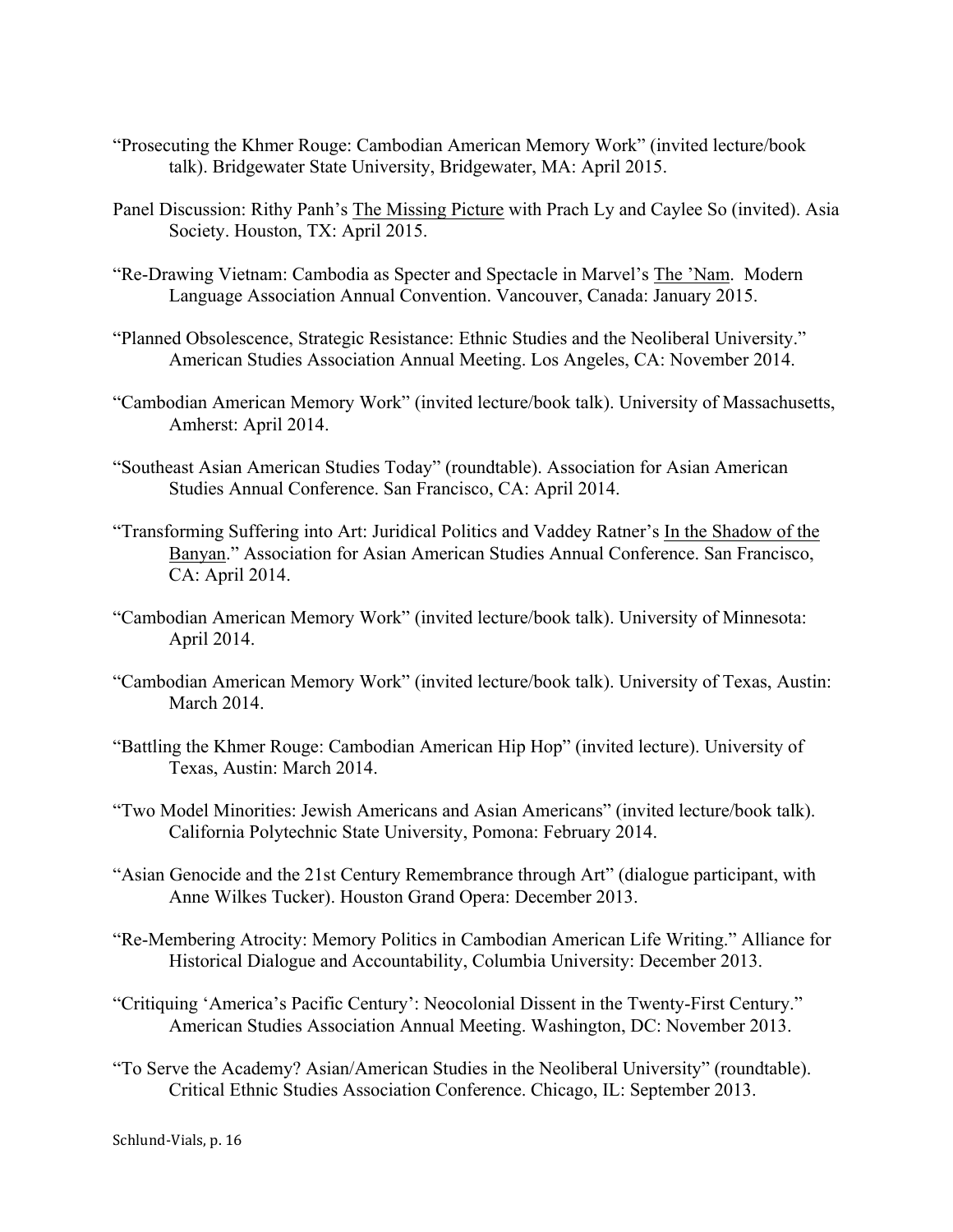- "Cold War Coordinates: Militarization, Memory, and Vietnamese/American Literature." Association for Asian American Studies Annual Conference. Seattle, WA: April 2013.
- "The Imperialism of 'Class': Asian Americans and the Art of Respectability" (chair and discussant). Association for Asian American Studies Annual Conference. Seattle, WA: April 2013.
- "Cambodian American Memory Work" (invited lecture/book talk). University of New Hampshire: March 2013.
- "Cambodian American Memory Work" (invited lecture/book talk). University of California, Riverside: March 2013.
- "Cambodian American Memory Work" (invited lecture/book talk). University of Southern California: March 2013.
- "Cambodian American Memory Work" (invited lecture/book talk). University of California, Los Angeles: March 2013.
- Screening Enemies of the People (with Prach Ly) (invited lecture/book talk). Rutgers University: December 2012.
- "Cambodian American Memory Work" (invited lecture/book talk). University of Massachusetts, Lowell: November 2012.
- "A Political Hermeneutics: Analyzing the Changing Meanings and Memories of the Vietnam War" (discussant). Association for Asian American Studies Annual Conference. Washington, DC: April 2012.
- "Racial Environments and Scorched Earths: Narratives of Land in Asian American Literature" (chair). Association for Asian American Studies Annual Conference. Washington, DC: April 2012.
- "Spinnin' Transnational Science: Southeast Asian American Rap" (invited lecture). University of Illinois, Springfield: April 2012.
- "Imperial Coordinates: Military Bases and Asian American Literary Critique" (invited lecture). Miami University: March 2012.
- "Cambodian Princesses and Genocide Remembrance" (invited lecture). Rutgers University: February 2012.
- "Mike Gold's 'Moneyless Jews' and Younghill Kang's 'Oriental Yankees': A Comparative Ethnic Studies Critique." Modern Language Association Annual Convention. Seattle, WA: January 2012.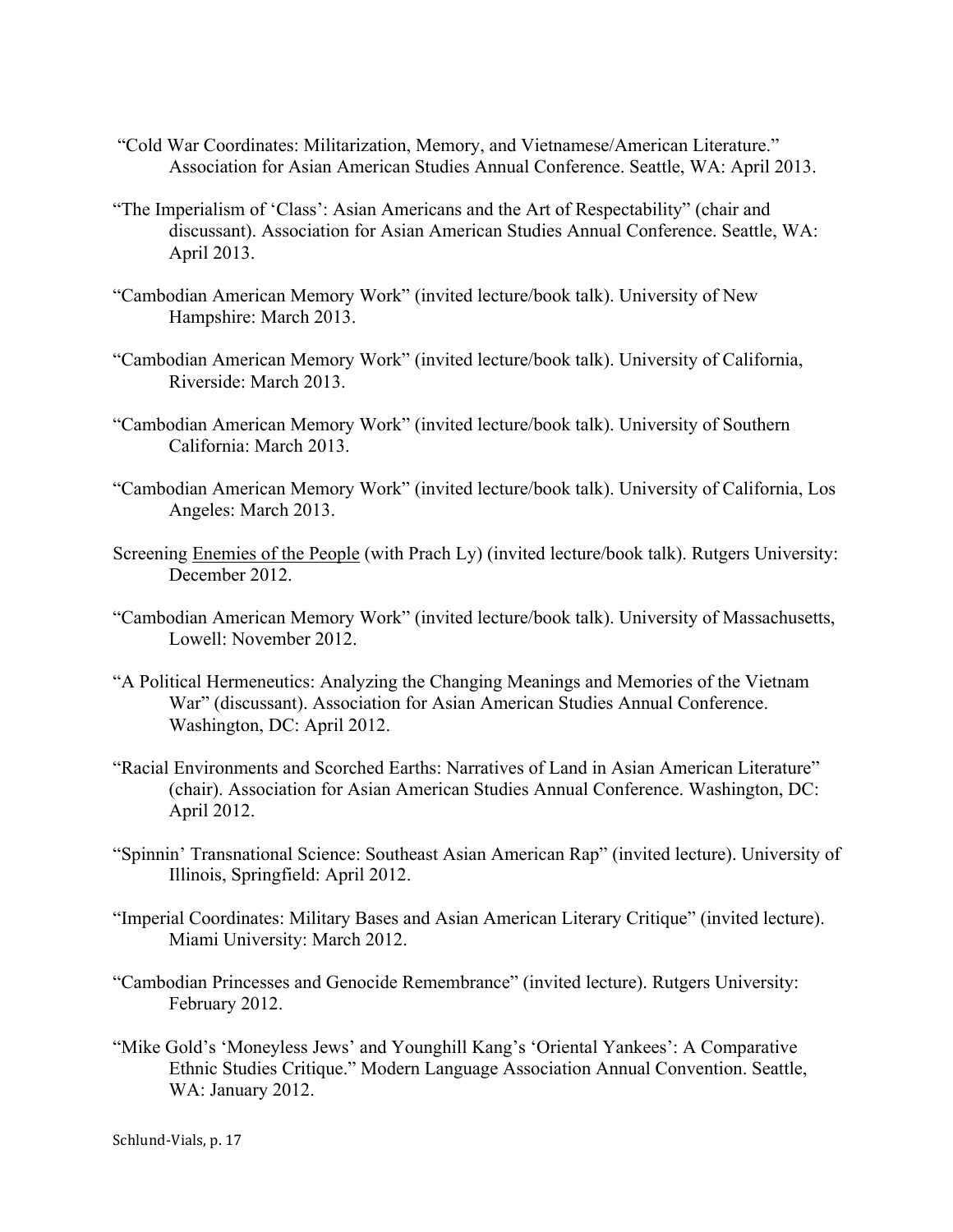- "Cold War Apologetics and Non-Reparative Humanitarianism in Roland Joffé's The Killing Fields." American Studies Association Annual Meeting. Baltimore, MD: October 2011.
- "Anxiety and Transnational Affect in Louis Chu's Eat a Bowl of Tea." Counter Cultures: The Space and Place of the Chinese Shop. Toronto, Canada: July 2011.
- "Keeping it Riel: Cambodian American Rap and the Transnational Politics of Consumption." Association for Asian American Studies Annual Conference. New Orleans, LA: May 2011.
- Keynote Address. Southeast Asians in the Diaspora Conference. San Francisco, CA: March 2011.
- "Cold War Human Rights: Le Ly Hayslip's When Heaven and Earth Changed Places." Modern Language Association Annual Convention. Los Angeles, CA: January 2011.
- "'Living Memory / Living Absence': Memory and Cambodian American Selfhood." American Studies Association Annual Meeting. San Antonio, TX: November 2010.
- "Hip Hop 'Arts as Fact'" (invited lecture). University of North Carolina, Chapel Hill: April 2010.
- "From *Iron Cages* to *Different Shores*: Remembering Ronald Takaki" (chair). Association for Asian American Studies Annual Conference. Austin, TX: April 2010.
- "Memorializing Genocide through Sample and Movement: Cambodian/American Hip Hop Matters" (invited lecture). 16th Biennial Midwest Asian American Student Conference. Oberlin College: March 2010.
- "Battling the Khmer Rouge through Lyric: Cambodian American Hip Hop and Genocide Justice" (invited lecture). Drew University: March 2010.
- "'Living Memory/Living Absence': Memory and Cambodian American Selfhood through the Work of Artist Anida Yoeu Esguerra." Cambodia and World History/World History and Cambodia Conference. Phnom Penh, Cambodia: January 2010.
- "Southeast Asian American Memory Work: Narrative, Trauma, and Remembrance" (panel organizer and presenter). Modern Language Association Annual Convention. Philadelphia, PA: December 2009.
- "Battling the 'Cambodian Syndrome': Cambodian/American Memory, Politics, and Youth Activism" (invited lecture). Fordham University: October 2009.
- "Performing Memory Work: Cambodian American Poetic Justice" (invited lecture). Creighton University: September 2009.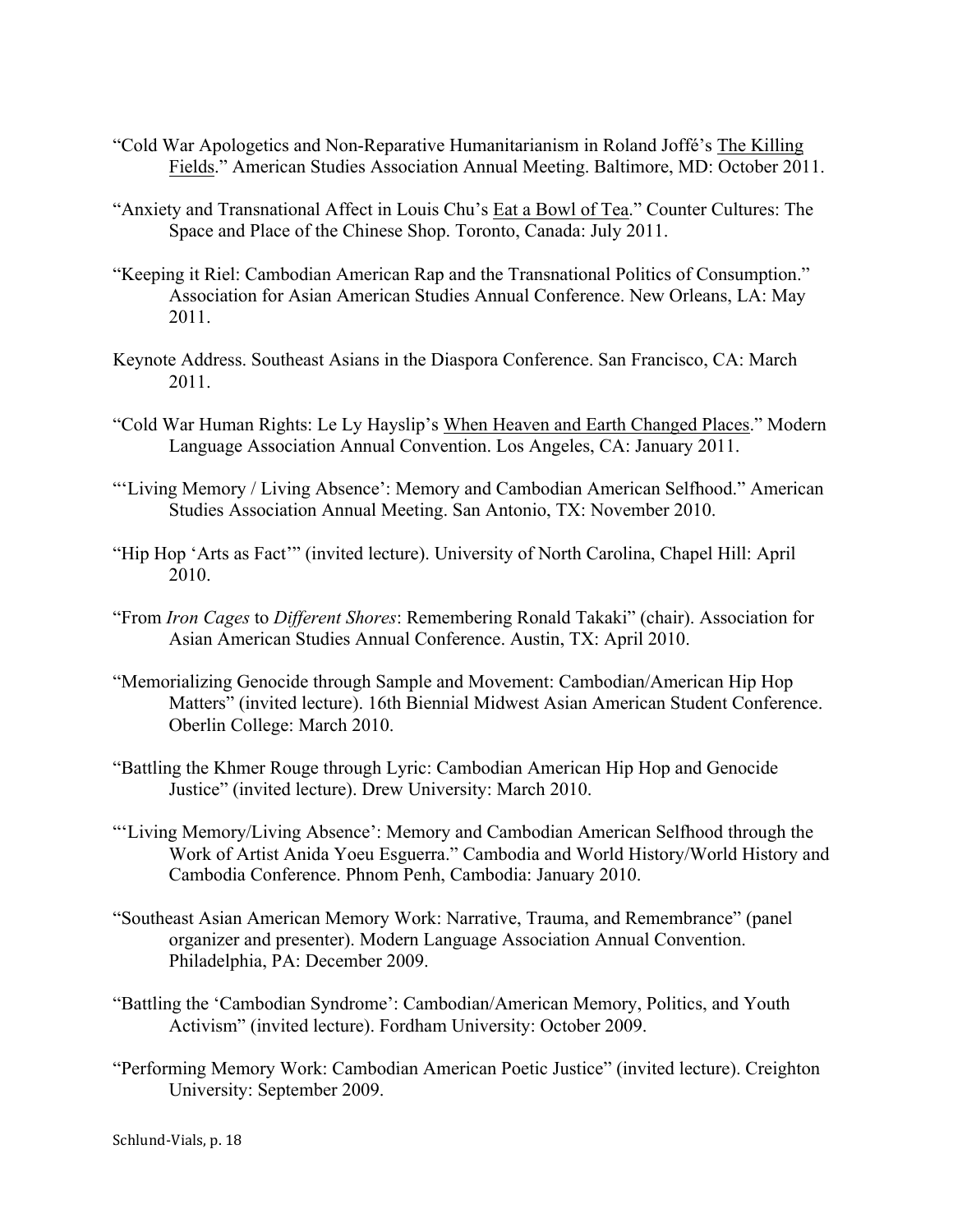- "Projecting Human Rights: Cambodian American Memory Work." American Alliance for Theater and Education/Association for Theater in Higher Education Annual Conference. New York, NY: August 2009.
- "Screening the Past and Projecting Feminist Politics: Cinematic Transnational Justice and Healing in Socheata Poeuv's New Year Baby." Association for Asian American Studies Annual Conference. Honolulu, HI: April 2009.
- "Hip-Hop 'Arts' as Fact: Cambodian American Rap and Genocidal Remembrance" (invited lecture). Stony Brook University: February 2009.
- "Constituting Cambodia America: Virtual Memorials and Genocidal Remembrance." Association for Asian American Studies Annual Conference. Chicago, IL: April 2008.
- "Cambodia/America: Towards a Working Memory." Southeast Asians in the Diaspora Conference. Urbana-Champaign, IL: April 2008.
- "Reconciling the Past and Negotiating the Present: Articulating Cambodian American Selfhood in Loung Ung's Lucky Child. Society for the Study of the Multi-Ethnic Literature of the United States Annual Conference. Columbus, OH: March 2008.
- "Trauma and Resistance in Cambodian American Memoir." NonFiction Now Conference. Iowa City, IA: November 2007.
- "A Transnational Hip Hop Nation: praCh, Cambodia, and Memorializing the Killing Fields." American Studies Association Annual Meeting. Philadelphia, PA: October 2007.
- "A Transnational Hip Hop Nation: praCh, Cambodia, and Memorializing the Killing Fields." Association for Asian American Studies Annual Conference. New York, NY: April, 2007.
- "U.S. Empire and the Politics of Empathy: Carlos Bulosan's 'I Would Remember.'" College English Association Annual Conference. New Orleans, LA: April, 2007.
- "Projecting the Nation: The Re-Production of Citizenship through Transnationalism and Gender." East of California Asian American Studies Conference. Columbus, OH: November, 2006.
- **"**Exile and Cambodian American Constructions of Citizenship." New England Modern Language Association Annual Convention. Philadelphia, PA: March, 2006.
- "Cambodian American Places and Spaces: Refugee Subjectivities, Memorialization, and Citizenship in Chanrithy Him's When Broken Glass Floats." American Studies Association Annual Meeting. Washington, D.C: November, 2005.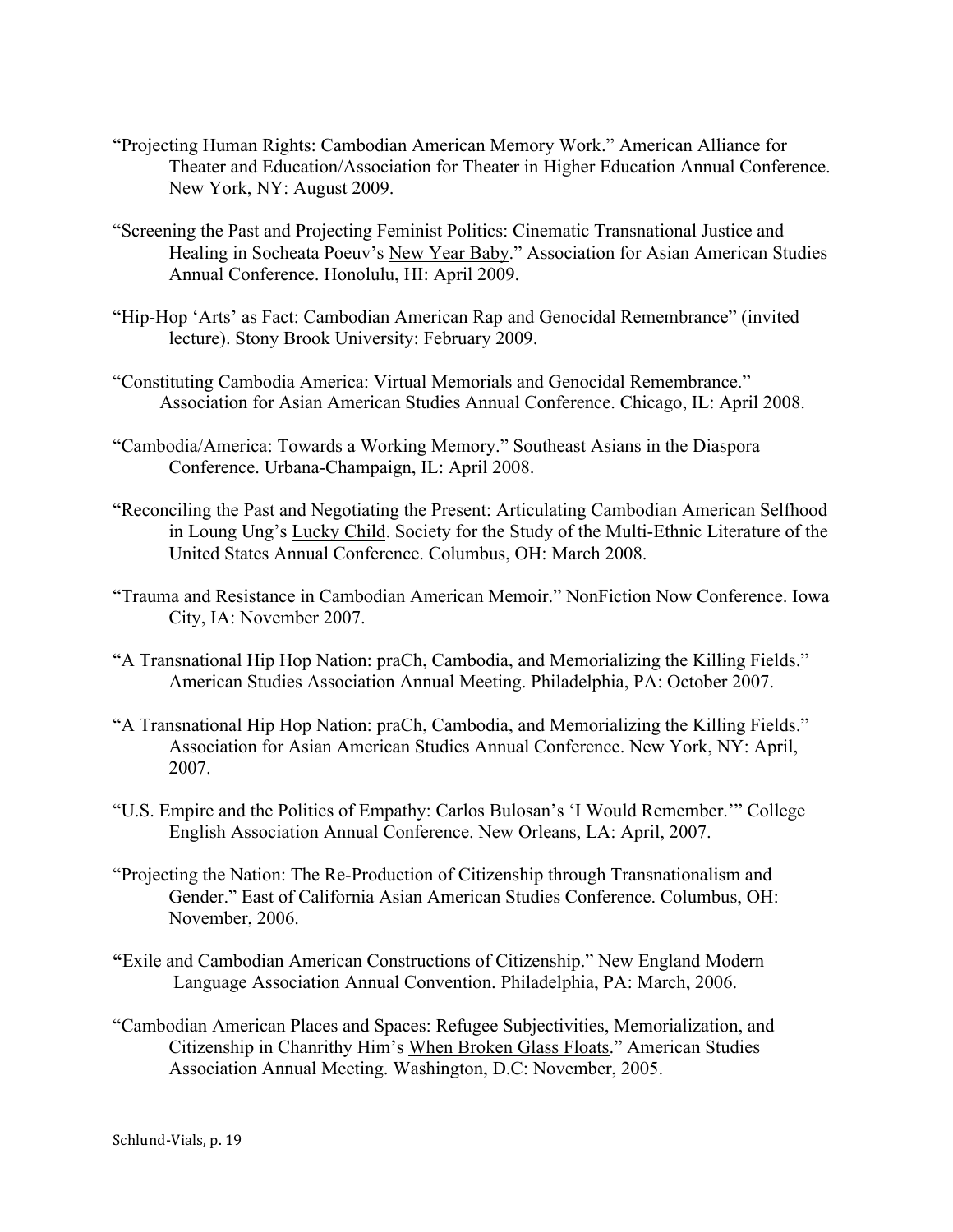- "Transnational Inflections and Workplace Identities: Global and Local Spaces in Louis Chu's Eat a Bowl of Tea." Association for Asian American Studies Annual Conference. Los Angeles, CA: April, 2005.
- "Pledging Transnational Allegiance or Assimilation? Reconsidering C. Y. Lee's The Flower Drum Song." American Studies Association Annual Meeting. Atlanta, GA: November, 2004.
- "Assimilationist Articulations, Transnational Traces, and Asian American Identity Formation: The Flower Drum Song." Society for the Study of the Multi-Ethnic Literature of the United States Annual Conference. San Antonio, TX: March, 2004.
- "Intertextual Connections and Multi-ethnic Affiliations: Gish Jen's Mona in the Promised Land." Association for Asian American Studies Annual Conference. Boston, MA: March, 2004.
- "Coming to America: Neil Diamond's The Jazz Singer and Multicultural Revelations." Mid-Atlantic Popular and American Culture Conference. Wilmington, DE: November, 2003.
- "Documenting the Unspeakable: History, Memory, and the Role of Multiple Texts in The Massacre at El Mozote and First They Killed My Father." Annual Conference for the Association of Asian American Studies. San Francisco, CA: May, 2003.
- "Game, Set, and Match: Michael Chang and the Model Minority Myth." Race and Sport Conference. Urbana-Champaign, IL: February, 2003.
- "Legal Creolization and Takao Ozawa." Association for Asian American Studies Annual Conference. Salt Lake City, UT: April, 2002.

# **COMMUNITY TALKS/PUBLIC ENGAGEMENT**

Guest Dramaturg, *The Crucible*. Department of Theater (Spring 2017 Production. Invited Panelist, "Talkback Tuesdays: *The Call*." TheatreWorks (Hartford, CT). June 2016.

- Guest Lecture, "Remembering Japanese American Internment." Tyrell Middle School (Wolcott, CT). May 2016.
- Invited Scholar, "Civic Documentaries: *Between the Divide* (Race)." E.O. Smith High School (Mansfield-Storrs, CT). February 2016.

## **SERVICE**

## **University Service**

*University of Connecticut*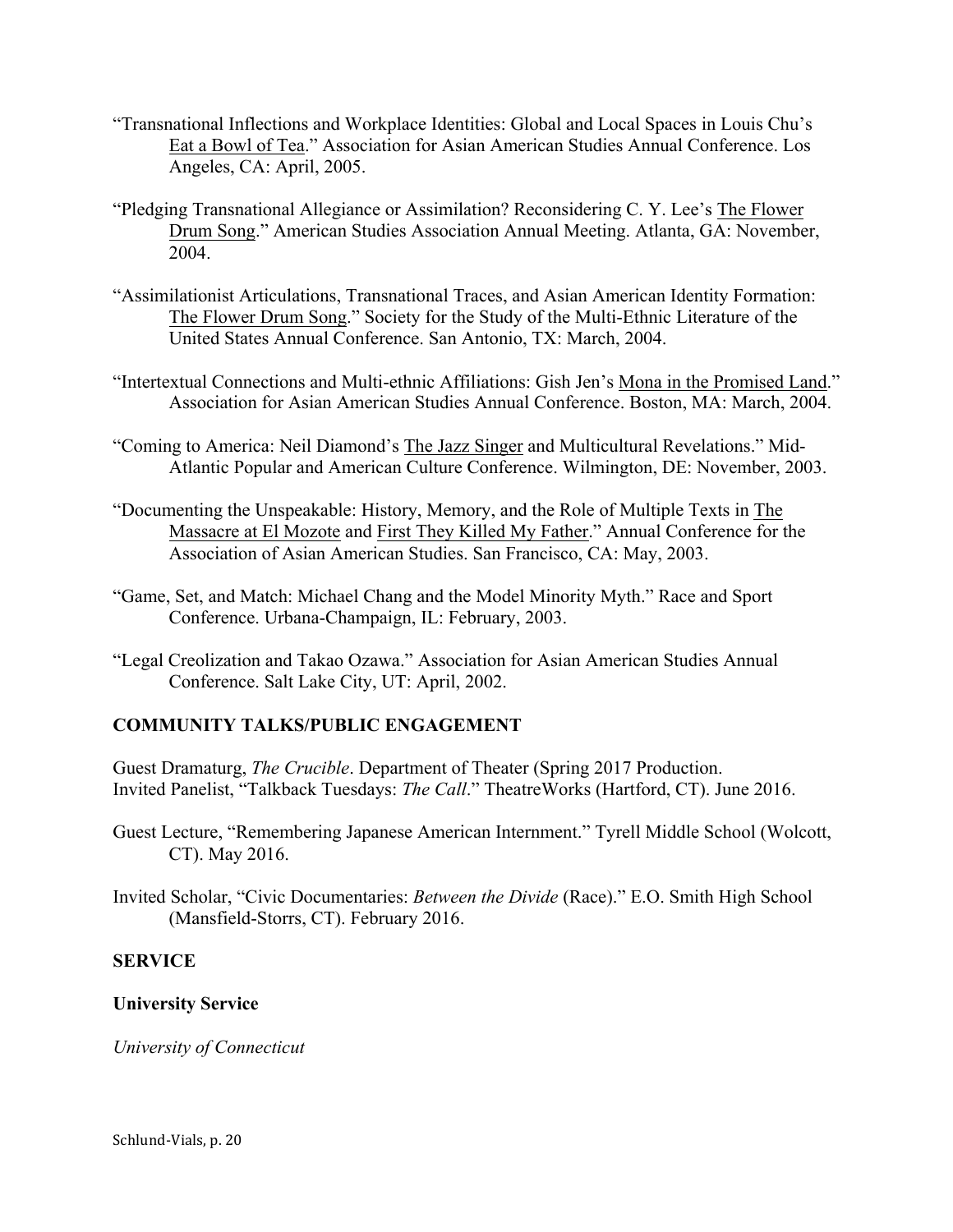- Appointed Member, Search Committee: Provost and Executive Vice President for Academic Affairs. 2017-2018.
- Appointed Member, CLAS Dean's Advisory PTR Committee (Humanities Division). 2017- 2018.
- Appointed Member, Search Committee: Associate Programming Director for the UConn Asian American Cultural Center. 2017-2018.
- Representative (Asian and Asian American Studies Institute), CLAS C&C Committee, 2017 present.
- Chair, UConn Reads Steering Committee. 2015 present.
- Member, Retirement Committee (University). 2016 2019.
- Member, Humanities Institute Advisory Board. 2016 present.
- Reviewer, Initiative on Campus Dialogues (ICD) Fellowship. 2017-2018.
- Member, UConn Hartford Writers Project, Steering Committee. 2016 present.
- Appointed Member, Search Committee: Women's, Gender, Sexualities Studies (WGSS) Directorship. 2016.
- Reviewer, White House Initiative on Women and Girls of Color Grant Competition, 2015-2016.
- Appointed Member, English Department Diversity Committee. 2015 2016.
- Advisory Council Member, University of Connecticut Center for International Business Education and Research (CIBER). 2015 – present.
- Reviewer, Research Excellent Program. 2014-2016.
- President (Elected), Asian American Faculty Staff Association. 2014 present.
- Reviewer, Guest Professorship Awards. 2013 **–** 2014.
- Elected Member, English Department Executive Committee. 2012 **–** 2013; 2013 **–** 2014.
- Co-Organizer, Humanities Institute Junior Faculty Forum. 2011 **–** 2012.
- Diversity Recruitment and Retention Liaison, English Department Graduate Program. 2011 2012.
- Member, Holster Selection Committee (UConn Honors Program). 2010 present.

Schlund-Vials, p. 21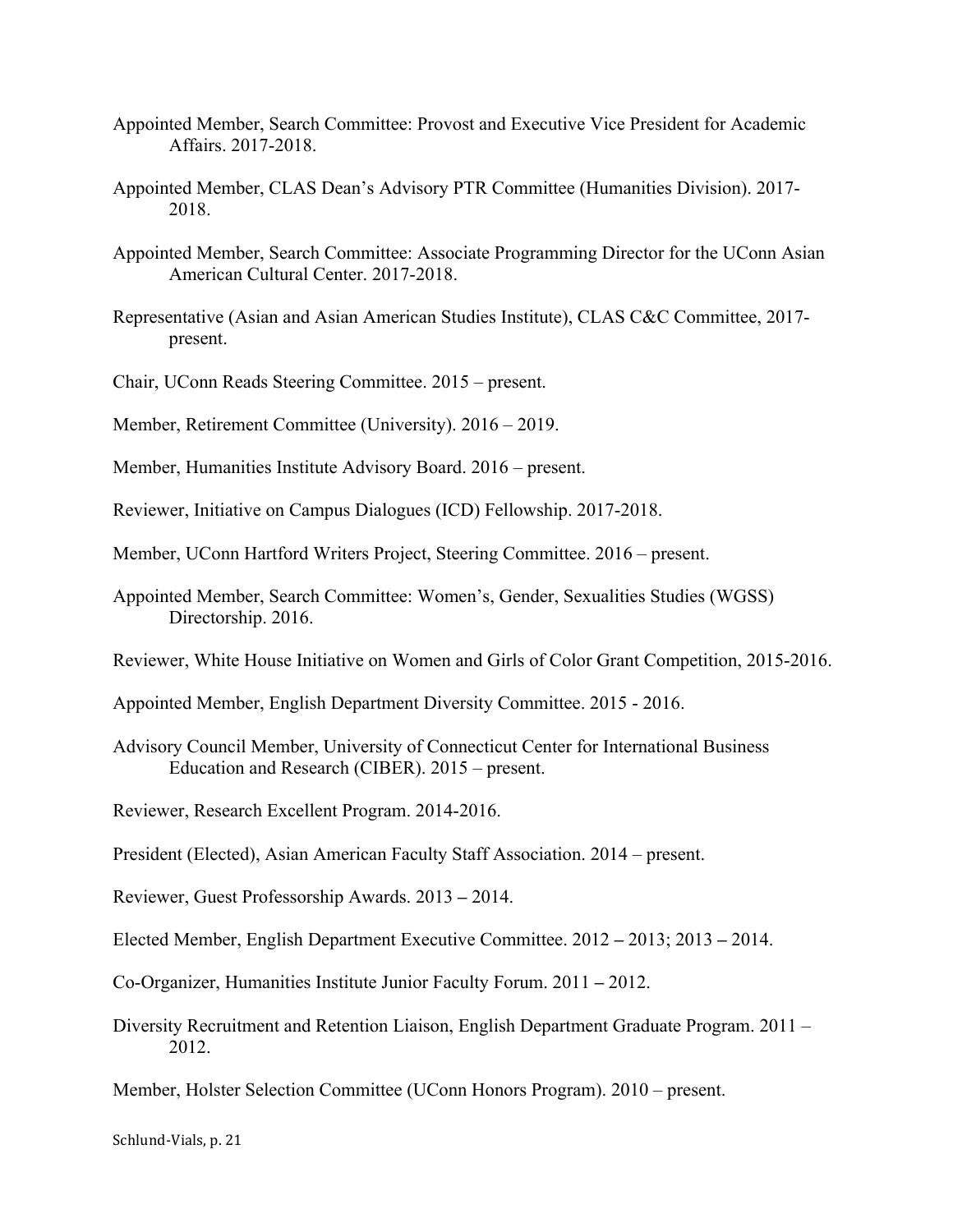Member, English Department Graduate Executive Committee. 2008 – 2010.

Member, Faculty Development Committee. 2008.

Member, Asian American Studies Institute Advisory Board. 2007 – present.

Member, Aetna Creative Works in Progress Grant Selection Committee. 2007 – 2008.

*Other Universities*

Member, Department of English Alumni Advisory Board. University of Massachusetts, Amherst.  $2014$  – present.

Elected Member, Campus-Wide Research Committee. Pennsylvania State University, Erie. 2007.

- Member, Distinguished Teaching Award Selection Committee. University of Massachusetts, Amherst. 2003 – 2005.
- Member, Asian American Studies Committee. University of Massachusetts, Amherst. 2000 2006.
- Graduate Member, African American, Latino/a, Asian American, Native American Honor Society Executive Board. University of Massachusetts, Amherst. 1999 **–** 2006.

#### **National/Public Service**

President, Association for Asian American Studies, 2016-2018.

President-Elect, Association for Asian American Studies. 2015-2016.

Ambassador, Southeast Asian Archive. University of California, Irvine. 2015 – present.

- Conference Co-Organizer, Northeast Association for Asian Studies Annual Conference. Storrs, CT. 2014.
- Conference Co-Organizer, Southeast Asians in the Diaspora Conference. Minneapolis, MN:  $2013 - 2014$ .
- Elected Member, Asian American Literature Division Executive Committee. Modern Language Association. 2014 – 2019.
- Editorial Board Member, Asian American Society: An Encyclopedia (Sage Publications). 2013 **–** 2014.

Board Member, Cambodia Town Film Festival. Long Beach, CA. 2012 **–** present.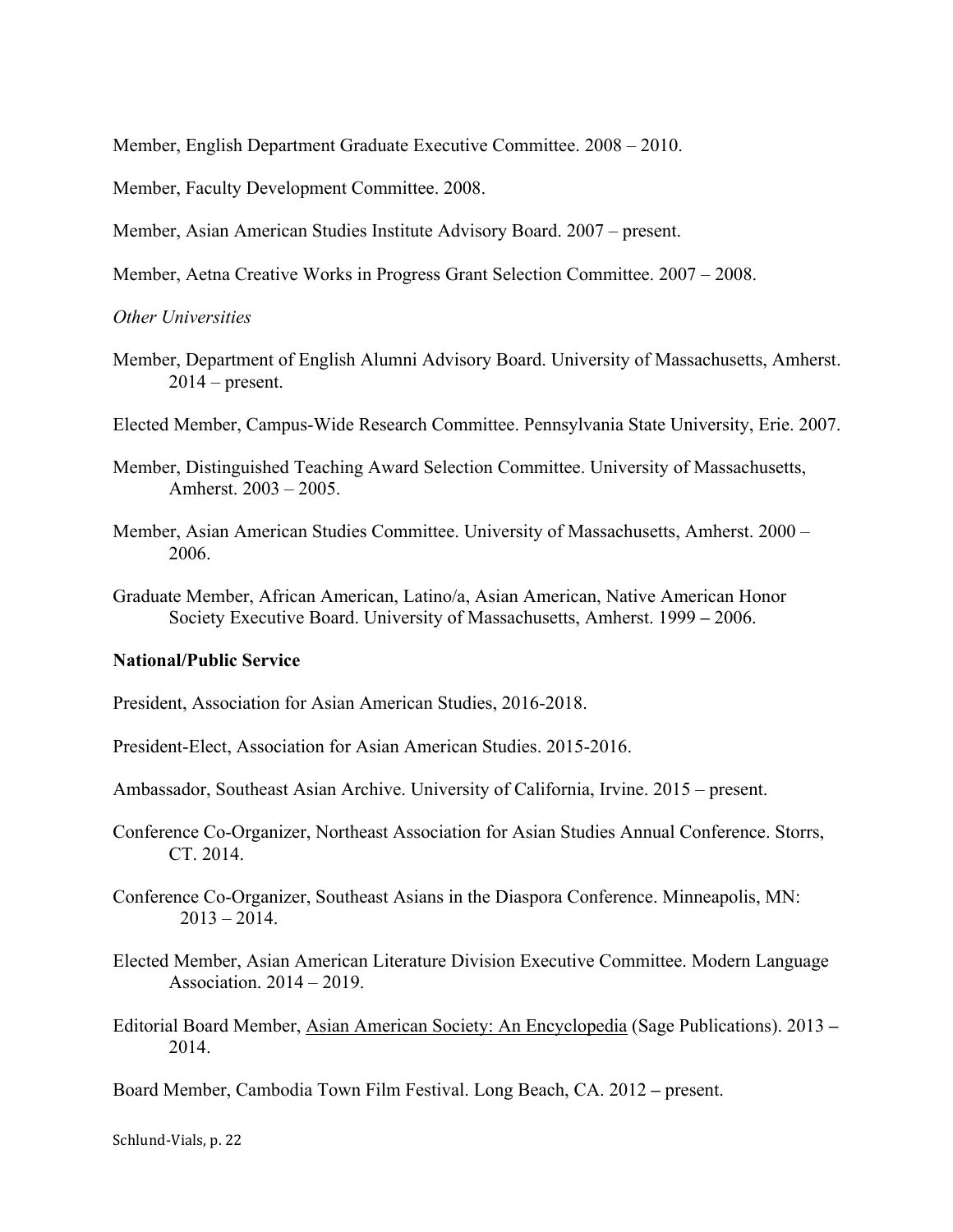Member, Advocacy Committee. Association for Asian American Studies. 2011 – 2013.

Elected Delegate. Modern Language Association. 2011 – 2014.

- Advisory Board Member, Southeast Asian Archive. University of California, Irvine. 2010 2013.
- Conference Co-Organizer, "Counter Cultures: The Space and Place of the Chinese Shop." Toronto, Canada. 2010 – 2011.

Program Co-Chair, Association for Asian American Studies Conference. Austin, TX. 2009-2010.

Elected Regional Representative for New England/Central and Eastern Canada, Board of Directors. Association for Asian American Studies. 2009 – 2011.

Program Curator/Development, Applied Social Research Institute of Cambodia. 2010 – present.

- Primary Conference Organizer, A Movement to Look Back To: East of California Asian American Studies Conference. Storrs, CT. 2008.
- Co-Chair, East of California Asian American Studies Network. Association for Asian American Studies. 2007 – 2009.

Co-Organizer, East of California Asian American Studies Conference. 2007.

Co-Organizer, East of California Asian American Studies Conference. Columbus, OH. 2006.

Vice Chair, Pride Zone GLBT Youth Center Executive Board. Northampton, MA. 2003 – 2005.

### **Tenure and Promotion Reviews**

University of New Hampshire, Stony Brook University (SUNY), Binghamton University (SUNY), Union College, The Ohio State University, University of North Carolina (Chapel Hill), University of Winnipeg, San Francisco State University, University of Maryland (Baltimore), Wesleyan University, Texas A&M University, Simon Fraser University, University of New Mexico, University of Massachusetts (Lowell), Howard University, Fordham University, University of Wisconsin (Madison), University of California (Riverside), University of Maryland (College Park), Hanyang University (South Korea), Princeton University, New York University, Grinnell College, and University of Massachusetts (Boston).

## **PROFESSIONAL ASSOCIATIONS**

Modern Language Association (MLA), Association for Asian American Studies (AAAS), American Studies Association (ASA), Society for the Study of the Multi-Ethnic Literature of the United States (MELUS).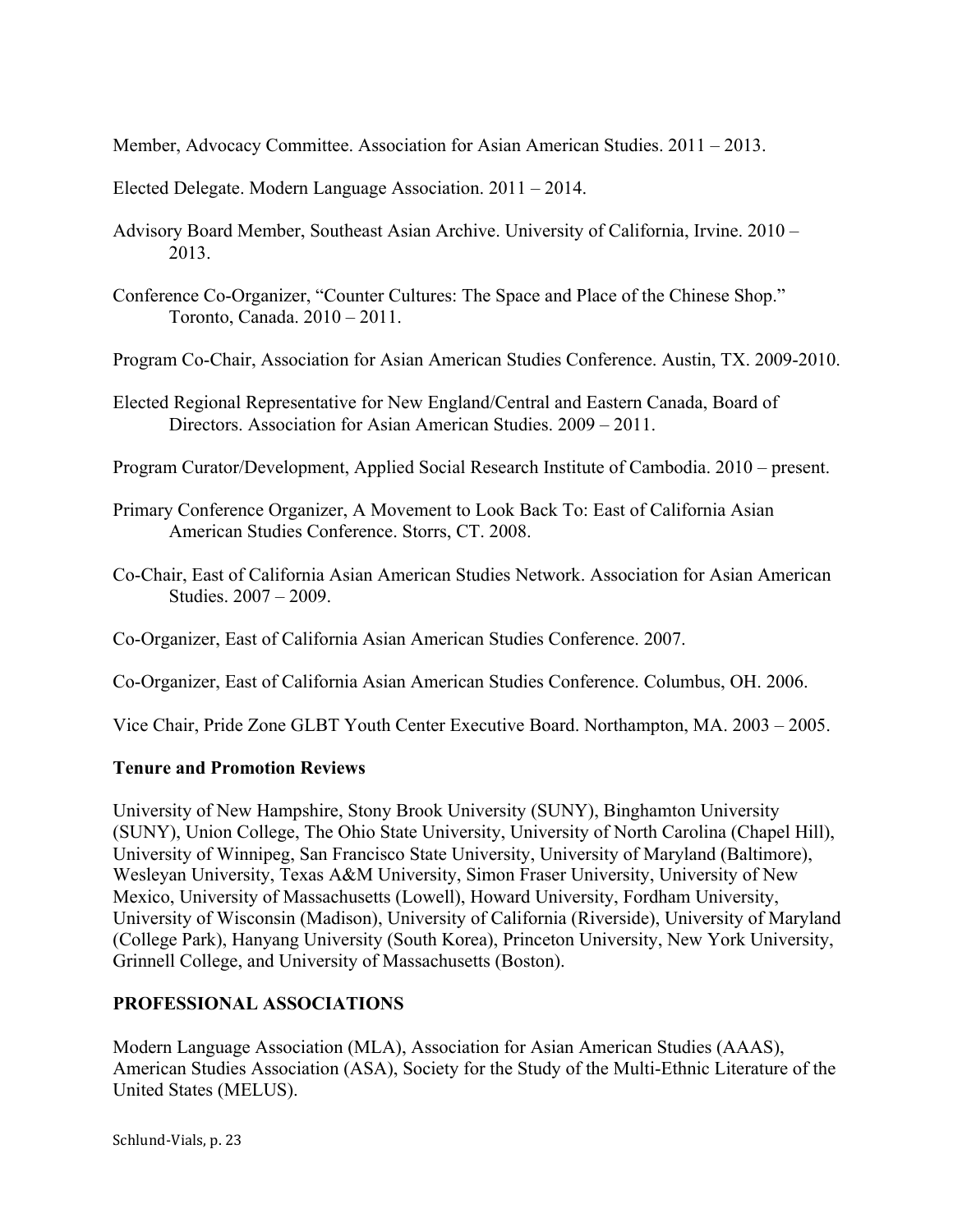#### **AWARDS**

- Certificate of Recognition (California State Legislature): Community Engagement and Arts Activism (Cambodia Town Film Festival). 2017.
- CLAS (College of Liberal Arts & Sciences) Excellence in Research Award: Humanities. 2017.
- Pan Asian Council. "Outstanding Promotion of Asian American Pacific Islander Culture Award" (UConn). 2017.
- Higher Education Award. Asian Pacific American Coalition of Connecticut. 2016.
- Scholarship Facilitation Fund (\$2,000). University of Connecticut. 2016.
- Phenomenal Woman Award. Mu Sigma Upsilon Sorority. 2013.
- Early Career Award. Association for Asian American Studies. 2013.
- Excellence Award: Teaching Promise. American Association of University Professors, University of Connecticut Chapter. 2011.
- Faculty Large Grant Award (\$2,850). University of Connecticut. 2012 2013.
- Faculty Small Grant Award (\$1000). University of Connecticut. 2012 2013.
- Social Sciences and Humanities Research Council of Canada Grant (\$17,437; Co-Organizer). 2011.
- Faculty Small Grant Award (\$1,000). University of Connecticut. 2010 2011.
- Faculty Large Grant Award (\$6,456). University of Connecticut. 2009 2010.
- Faculty Small Grant Award (\$1,500). University of Connecticut. 2008 2009.
- Research Grant for Early Career Faculty. Pennsylvania State University, Erie. 2007 2008.
- Carolina Postdoctoral Program for Faculty Diversity. University of North Carolina, Chapel Hill. 2006 – 2008. (Declined)
- Honorary Lifetime Membership. Golden Key International Honour Society. 2003.
- Distinguished Teaching Award. University of Massachusetts, Amherst. 2002 2003.
- Certificate for Demonstrating Excellence in Teaching. University of Massachusetts, Amherst. Fall 2001; Summer 2002; Summer 2003; Summer 2004.